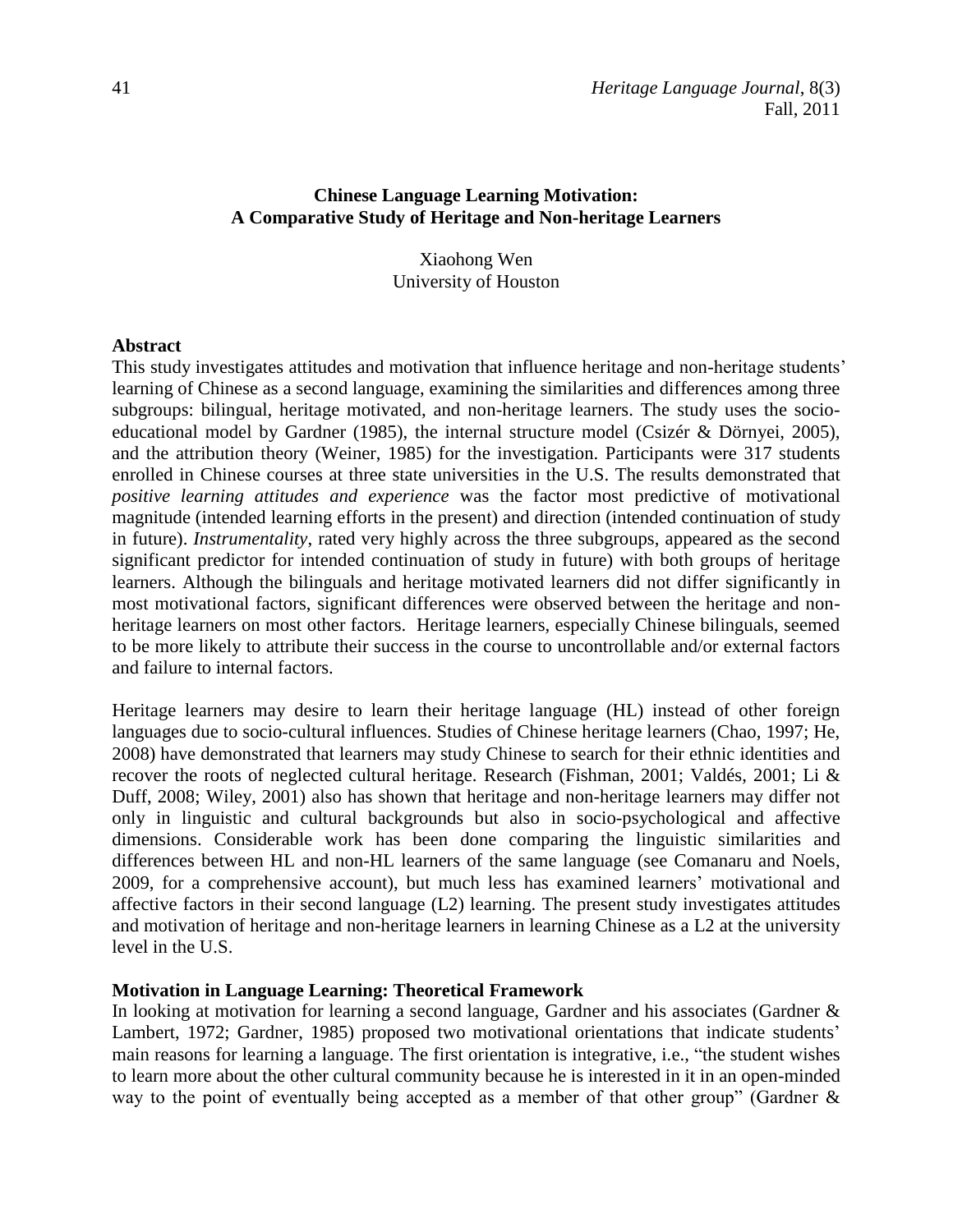Lambert, 1972, p. 3). Integrative orientation includes an emotional identification with the target cultural group, positive attitudes toward the language community, and interest and desire for social interactions with the language community, all of which reflect a positive outlook on the L2 and its culture (Gardner, 2001; Csizér & Dörnyei, 2005). The second orientation is instrumental, i.e., the student hopes to derive special benefits, such as career opportunities, from knowing the language. Instrumentality involves pragmatic reasons and utilitarian values, as well as a learner's perceptions of the benefits of the language, such as getting a better job, traveling, making friends, and understanding foreign media (Gardner, 2001; Csizér & Dörnyei, 2005). In the context of Chinese HL learning, both orientations have been reported as significant predictors for language proficiency (Lu & Li, 2008; Yang, 2003).

Dörnyei and his associates (Dörnyei, 1994, 2003; Dörnyei & Ottó, 1998) extended Gardner's theoretical framework in the social, personal, and educational dimensions that reflect the L2 learning process at three motivational levels: 1) the language level (e.g., attitudes toward the target language such as the culture it conveys and the community in which it is spoken and the potential usefulness of language proficiency); 2) the learner level (affective and cognitive factors for personality traits such as self-confidence and the need for achievement); and 3) the learning situation level (components formed from intrinsic and extrinsic motivational dimensions that are related to specific course, teacher, and peer group situations). Csizér & Dörnyei (2005) have developed a theoretical model to explain the internal structure of seven motivational dimensions (*integrativeness, instrumentality, attitudes toward L2 speakers, vitality of the L2 community, milieu, cultural interest, and self-confidence*) that influence learners' choice for future L2 studies and intended efforts directed towards learning.

In a meta-analysis of attitudes and motivation in L2 learning, Masgoret and Gardner (2003) concluded that sustained effort, or "motivational intensity," is critical in L2 achievement. Studies have shown that learning behaviors such as efforts and strategies are mediated through motivational factors and contribute to students' language attainment (e.g., Csizér & Dörnyei, 2005; Dörnyei & Ottó, 1998; Wen, 1997, 1999). After reviewing the role of L2 learning motivation in language learning processes, Csizér and Dörnyei (2005) argued that research may run the risk of ignoring these mediating effects if the only factors examined are the impact of motivation on language proficiency or L2 achievement. They conceptualized two measures: the motivational magnitude, "the amount of effort the students intended to exert on learning a given language" (p. 20), and the motivational direction, the students' choice to pursue future L2 studies. These two measures are applicable to the present study since the language a learner chooses to study may be related to their heritage background, which may subsequently influence their sustained efforts and strategies in learning.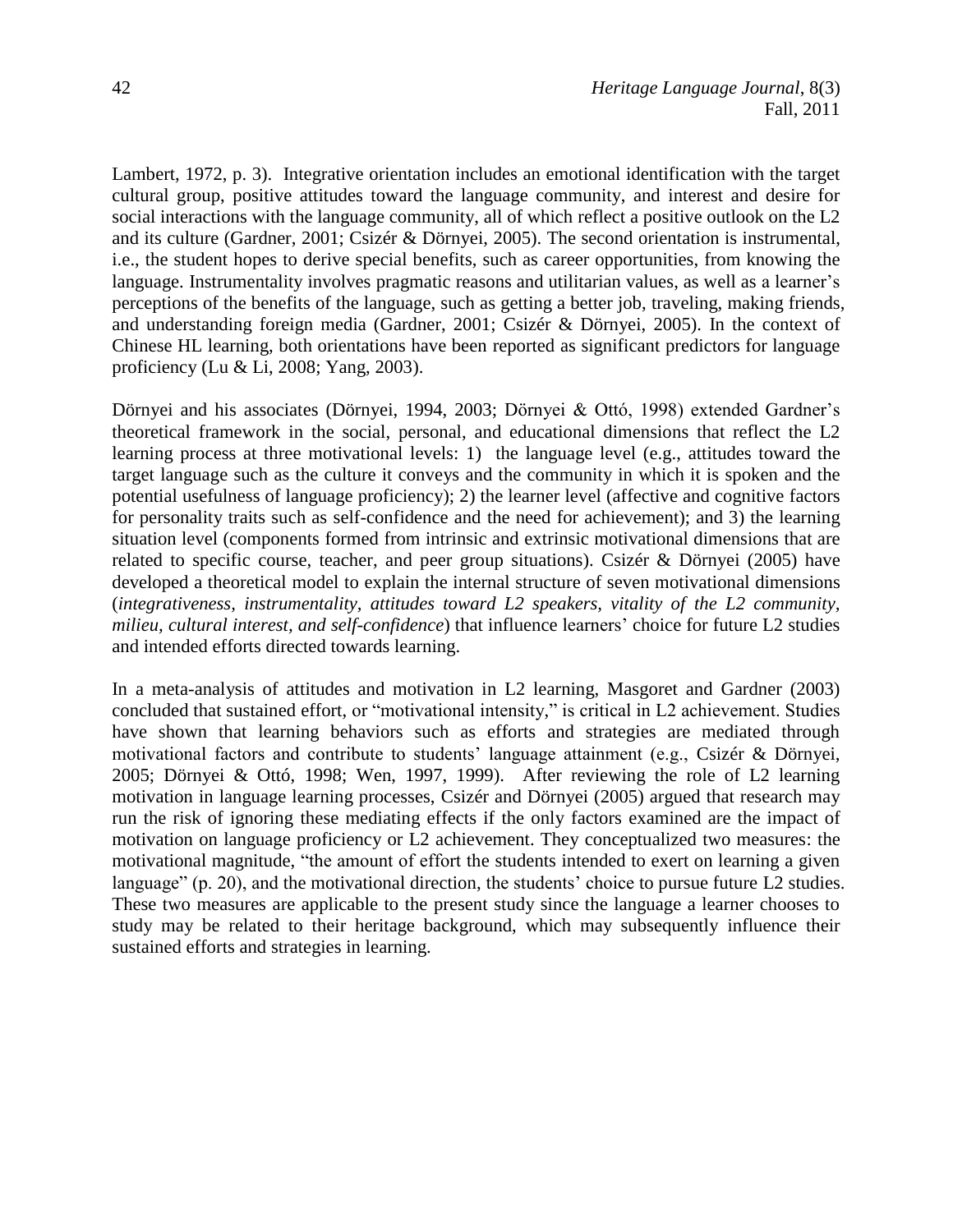### **Motivation for Learning Heritage Languages**

The theoretical models developed by Dörnyei (1994) and Csizér and Dörnyei (2005) provide a framework for research on HL learning motivation. For example, the three motivational levels discussed above and the socio-cultural dimension at the learning environment level (known as "milieu" in the studies by Dörnyei and his associates) suggest that HL learners may receive support and encouragement from their family members, relatives, and friends. This type of support has been identified as a motivational source in the Chinese HL learning context (He & Xiao, 2008; Peyton, Ranard, & McGinnis, 2001). Another factor in the socio-cultural dimension and at the learner level is "cultural interest," which HL learners are likely to gain through exposure to the target community and culture through films, TV programs, and pop music. As Clément and Kruidenier's (1983) study suggests, familiarizing learners with the L2 community and the culture helps them shape their attitudes toward L2 learning. At the learning situation level, positive learning attitudes are derived from self-confidence and promote constructive interaction with learning experience from the classroom.

<span id="page-2-0"></span>Heritage learners' attributions may also be related to their motivation to study their HL. Attributions refer to the explanations that individuals give for the success or failure of their performance. Moreover, studies (Crystal, 2000; Crystal, Parrott, Okazaki, & Watanabe, 2001; Choi, Nisbett, & Norenzayan, 1999; Nisbett, 2003) have shown that attribution processes and personal perception vary across cultures. The research findings, however, present a conflicting picture of the relationship between the variables of cultural background and individual perceptions. Nisbett and his colleagues found that Americans are likely to make dispositional or  $\frac{1}{\pi}$  internal attribution[s](#page-25-0)<sup>1</sup> to the individual oneself while East Asians tend to make situational or external attributions. Other scholars (Crystal, 2000; Crystal, Parrott, Okazaki, & Watanabe, 2001) argue that Americans make external attribution as a self-enhancement mechanism and East Asians, as collectivists, make internal attributions to protect the group. Fry and Ghosh (1980) found that Caucasian children took personal credit for success, and were more likely than Asian children to attribute failure to external causes. Asian children, on the other hand, frequently attribute success to external causes such as help from parents and teachers, and failure to internal causes such as lack of effort.

The relationship between attribution and socio-cultural background in the HL learning context needs to be investigated. The present study adopts the attribution theory (Weiner, 1985) to examine how heritage and non-heritage learners perceive attributions for success or failure in their Chinese courses. Weiner (1985) placed attributions along three dimensions: locus of causality, i.e., the perception of a cause as internal or external to the learner; stability, the potential changeability of a cause over a period of time; and controllability, the extent to which an event is under the control of the learner. In acquiring a L2, a learner may regard the main causes of their successes or failures as internal or external, stable or changeable, and under one's own or another's control. Weiner argued that learners' attributions of their performance may affect their adjustments of efforts, strategies, and decisions on whether to continue learning.

The design for this study is based on Gardner's framework of integrative and instrumental motivational orientations, Dörnyei and his associates' model of the internal structure of L2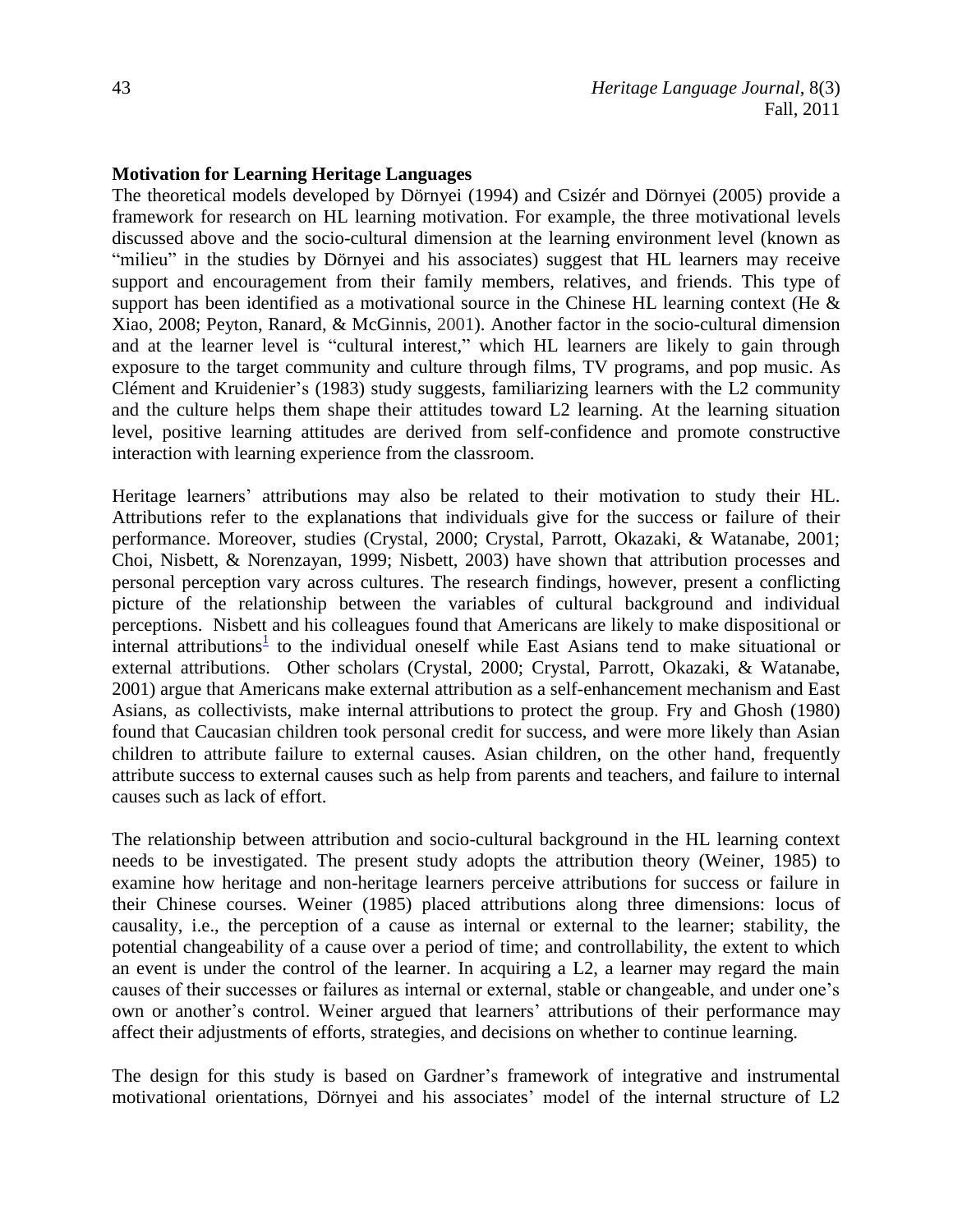learning motivation in the socio-cultural, personal, and educational dimensions, and Weiner's attribution theory. The present study examines both integrative and instrumental orientations, socio-cultural factors (milieu and cultural interest), and learning attitudes and experience in specific educational situations, as well as behaviors that reflect motivational magnitude and direction (learning efforts and choice of future studies respectively). Incorporating the attribution theory into the study design is intended to present a broad and detailed picture of motivational factors across CSL learners from varying socio-cultural backgrounds.

### **Heritage Language Learners**

Research (Comanaru & Noels, 2009; Li & Duff, 2008; Lu & Li, 2008; Valdés, 2001) has demonstrated that HL learners differ significantly from traditional foreign language learners in their language skills, understanding of the culture, and background knowledge. Even within the group of HL learners, there exist differences in learners' cultural experiences, sociopsychological contexts, and amount of schooling in their home country, which account for variations in their language skills (He & Xiao, 2008; Peyton, Ranard & McGinnis, 2001). In a study on variation in language skills among Japanese heritage learners, Kondo-Brown (2005) arranged heritage learners into three groups: the descent, grandparent, and parent groups. The descent group was born in the U.S., were of Japanese descent and had parents/grandparents who did not speak Japanese; the grandparent group was born in the U.S. and while their parents did not speak Japanese at least one grandparent did; and the parent group was born in the U.S. or Japan and had at least one parent who was a native speaker of Japanese. Kondo-Brown discovered that although the descent and grandparent groups did not differ significantly from the foreign language group in language acquisition, the parent group was substantially different from other groups in grammatical knowledge, listening and reading skills, as well as in affective factors such as self-rating of a number of can-do tasks and self-assessed use/choice of Japanese.

The present study focuses on Chinese heritage learners in the U.S. The U. S. Censuses of 1990 and 2000 show that the population of U.S. residents born in China rose from 0.53 million in 1990 to 1.52 million in 2000, a 187% increase over the 10-year period (U.S. Census Bureau, 1991 and 2001). The U.S. Census Bureau's American Community Survey (U.S. Census Bureau, 2004, 2008) indicates that the number of persons who speak Chinese at home (incorporating all dialects of Chinese) increased from 2.19 million in 2003 to 2.47 million in 2007. As of the 2000 Census, Chinese-Americans composed the largest subgroup (23.7%) of the Asian-American population in the U.S. (U.S. Census Bureau, 2001). In a review of Chinese language education in the U.S., Yao (2005) concluded that there were more than 220,000 learners of Chinese in the U.S., approximately two thirds of whom were heritage learners from Chinese heritage schools.

The present study classifies heritage learners into two groups. The first group consists of Chinese bilingual learners (CBLs) with Chinese as one of their languages and parents who are native speakers of Chinese. This group is identified by Valdés' (2001) definition, i.e., a language student "who is raised in a home where a non-English language is spoken, who speaks or at least understands the language" (p.2). The second group, Chinese heritage-connected learners (CHCLs), is identified as learners of a language "with a particular family relevance" (Fishman, 2001; p. 169), or as Van Deusen-Scholl (2003) proposed, "learners with a heritage motivation."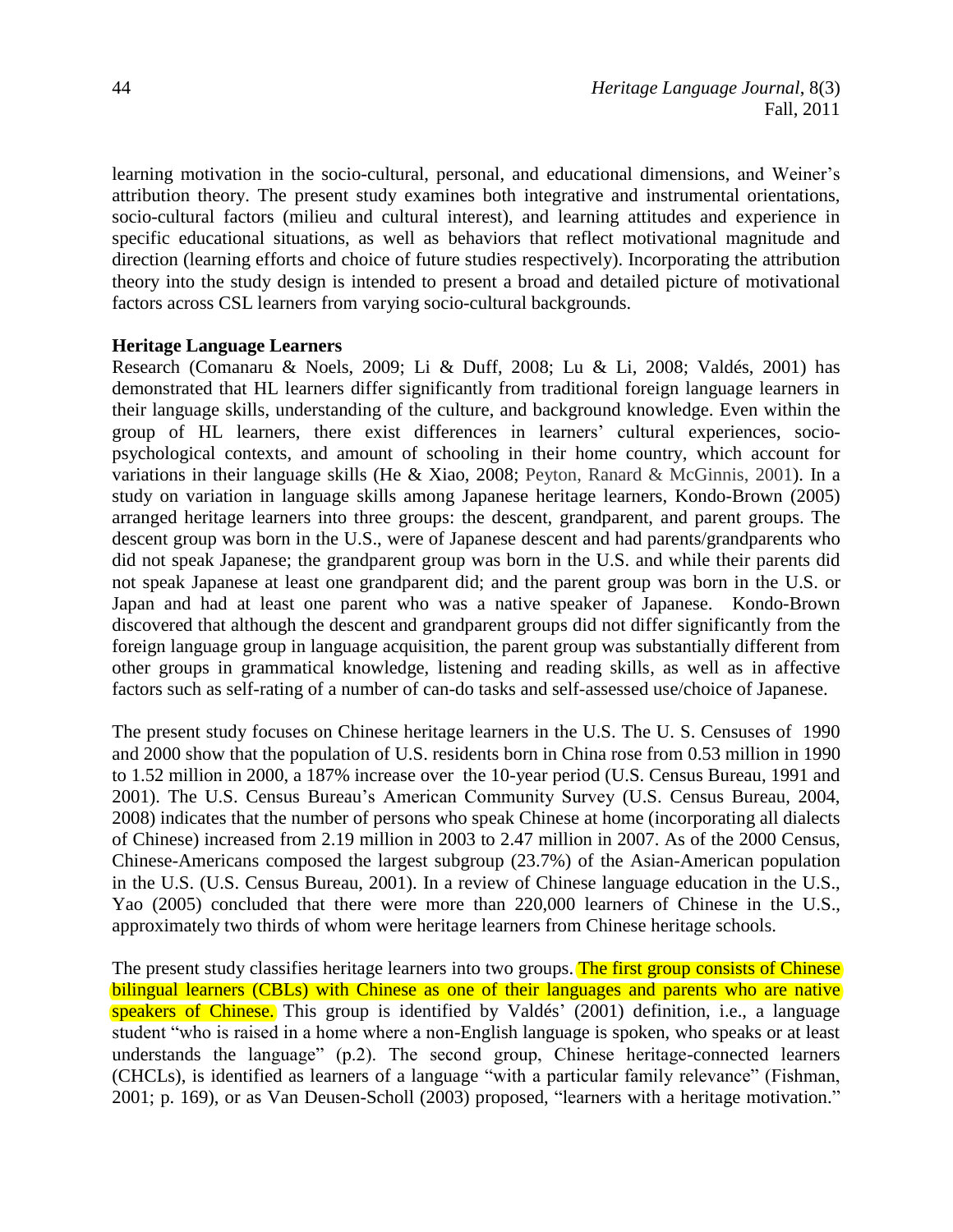In this study, CHCLs either have one parent who is a native Chinese speaker or are from a Chinese ancestry related family. CHCLs may have limited Chinese language exposure at home but are learners with a heritage connection.

### **Research on Chinese HL Learning Motivation**

Although there exists a well-developed body of research on language learning motivation, studies specific to Chinese are limited. Chow (2001) examined the learning processes of Chinese-Canadian adolescents in a Chinese community school. The author concluded that although these schools may not be highly successful at teaching writing and reading skills, they raised their students' awareness of Chinese culture and provided an environment for students to have positive cultural learning experiences. Experiences from Chinese heritage schools were positively related to their ethnic pride, sense of cultural belonging, exposure to Chinese media, and self-assessed proficiency.

Comanaru and Noels (2009) compared the motivational profiles of heritage and non-heritage Chinese learners, to examine whether intrinsic and self-determined extrinsic orientations predicted motivated engagement in the learning process and in the language community. They found that the more their subjects felt that learning Chinese was personally meaningful and fun, the more they engaged in the learning process. Few differences were observed among heritage learners who spoke Chinese versus English as their first language, suggesting that subgroups of heritage language learners may be more alike than different regardless of their Chinese language background.

Lu and Li (2008) conducted a comparative analysis of the effect of multiple motivational factors (integrative, instrumental, situational, and learner traits) on heritage and non-heritage learners of Chinese at the college level. In examining the relationship between motivation and language achievement in mixed classrooms, they found that both integrative and instrumental motivations were important to students' self-confidence in their test scores. Furthermore, heritage learners were more influenced by instrumental motivation than non-heritage learners. Lu and Li's results were not consistent with Yang's (2003) study, which investigated the relationship between motivational orientations and learner variables of East Asian language learners. Yang discovered that integrative motivation was more important than instrumental motivation across ethnic backgrounds (Korean, Chinese, and Japanese) and the target languages respectively. Among all learner variables (e.g., the language of study, gender, language requirement, and proficiency level), heritage status was the most significant variable in relation to motivation; e.g., heritage background significantly correlated to heritage-related motivation such as parental encouragement or involvement, friends using the language  $(p < .001)$ , and school-related motivation ( $p < .001$ ).

The inconsistent findings on motivational orientations may be caused by conditions such as a particular language learning situation, the sample size, and the geographic locations of the sampling. Lu and Li's (2008) sample consisted of 120 students from western New York, whereas Yang's (2003) sample consisted of 341 students from the Midwest of the United States. In order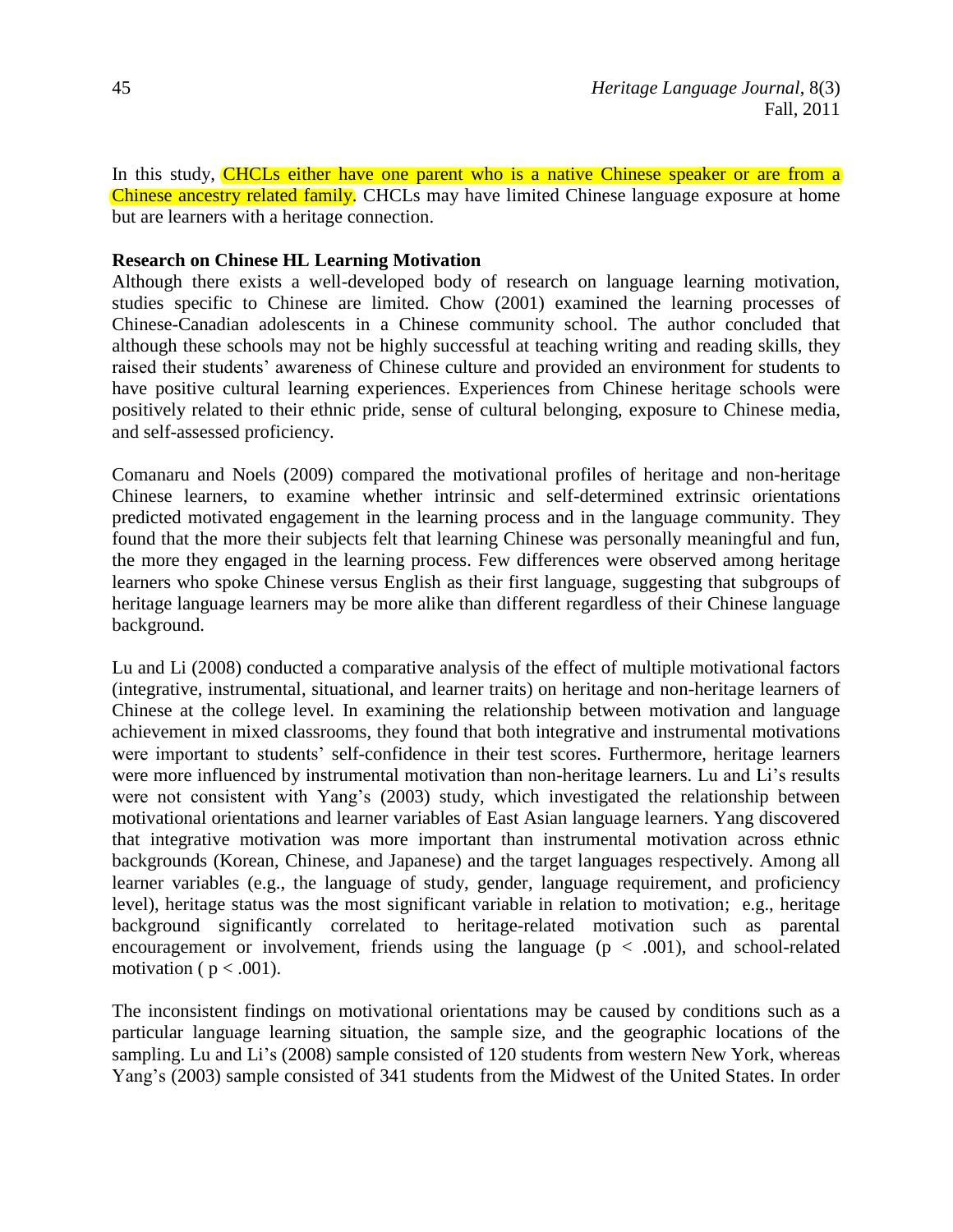to obtain comprehensive measures across a range of Chinese learning situations, the present study recruited samples from the East, West, and Midwest of the U.S.

In summary, the previous research on CSL learning motivation has revealed five findings. First, both integrative and instrumental motivations are significant to learner variables. Second, the more learners feel that they are learning Chinese because it is personally meaningful, the more they engage in the learning process. Third, positive and constructive experiences from Chinese heritage schools or universities are closely related to students' sense of ethnic pride and cultural belonging, and are an integral part of their self-concept. Fourth, compared with non-heritage learners, many heritage language learners feel that learning Chinese is their obligation. Fifth, subgroups of Chinese heritage language learners seem to be more alike than different. As can been seen from the review of the literature, due to the limited number of studies, findings related to CSL learning motivation are tentative. Research is needed, especially in the area of Chinese heritage learners' motivation in relation to their learning processes, such as learning effort exerted and strategies used. Based on the previous research, the present study addresses three questions:

- 1. What motivational factors are found among learners of Chinese at the university level in the U.S.?
- 2. What is the relationship between the heritage status of learners and motivational factors?
- 3. What factors predict the magnitude and the direction of motivation among subgroups of learners?

# **Method**

# *Participants*

The sample consisted of 317 students who had been taking credit-bearing Chinese language courses in 18 classes at three large state universities. The three universities offered four-year Chinese programs, Chinese study abroad programs, and a major/minor in Asian Studies or Chinese Studies. They used the same textbooks at the elementary and intermediate levels, with similar instructional schedules and learning assessments.

The participants' heritage status was identified according to the following information: 1) whether any ancestors or relatives were Chinese, and 2) whether their mother, father, or both parents were native Chinese speakers. Participants were classified as HL learners if one of their ancestors/relatives was Chinese or at least one parent's native language was Chinese (including varieties of Chinese dialects such as Cantonese, Hakka, Fujian, and Taiwanese). This HL learner group was further divided into two groups: 1) the CBL group if they claimed to be bilingual with Chinese as one of the languages and both their parents were native speakers of Chinese; 2) the CHCL group if they identified that one of their ancestors/relatives was Chinese, or at least one parent's native language was Chinese. The third subgroup, Non-Chinese Heritage Learners (NCHLs), reported that their first language was English and none of their ancestors or family members was Chinese. Students were excluded from participation if they reported that their first language was neither Chinese nor English and did not have Chinese ancestors or family members.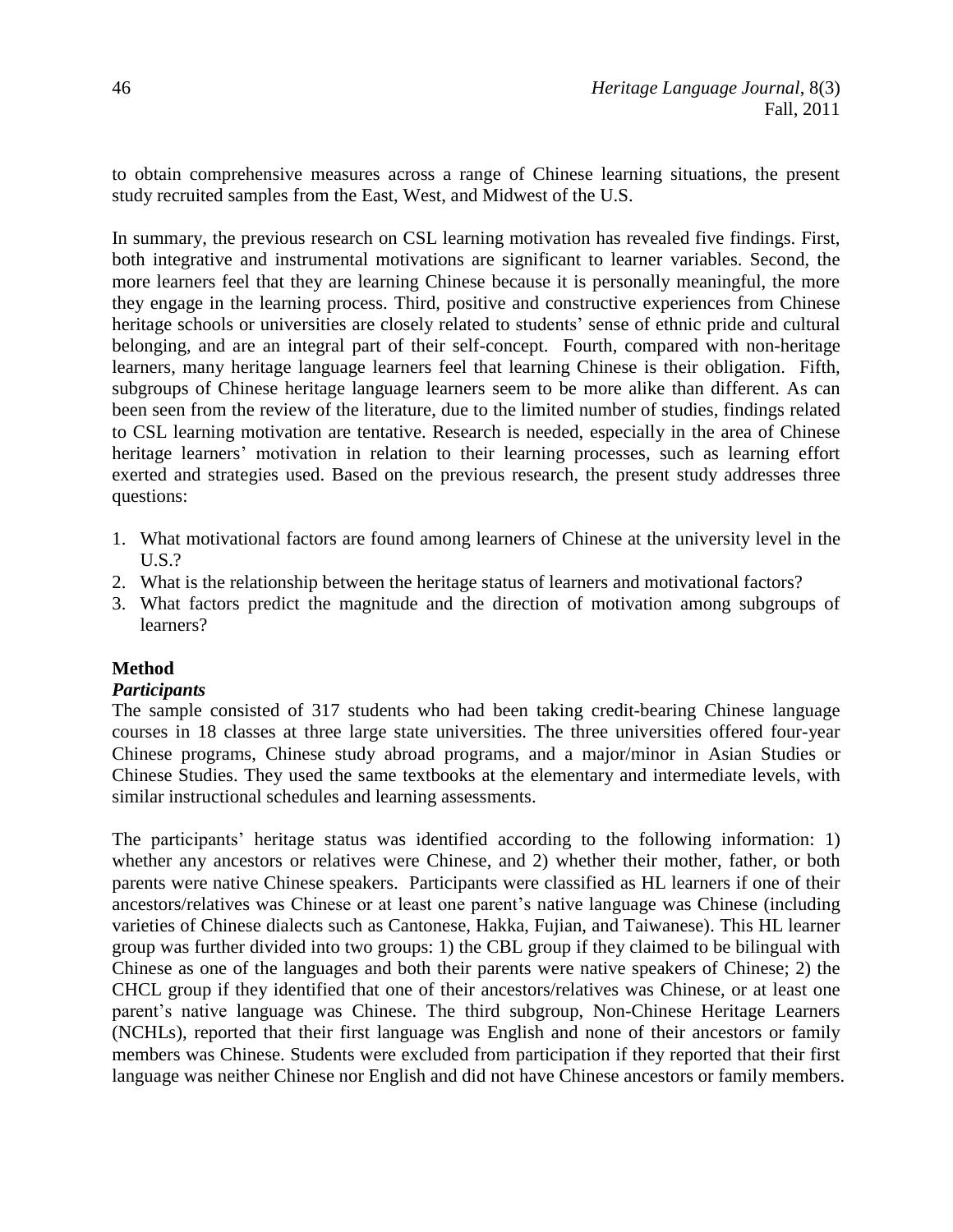Among 317 participants, 118 (37.2%) were CBLs, 58 (18.3%) were CHCLs, and 141 (44.5%) were NCHLs. The CBL group consisted of 77 women and 40 men with one person not indicating gender. They all identified themselves as bilinguals. Both of their parents spoke Chinese, and most (77%) indicated that Chinese was the first language they learned. Their ages ranged from 18 to 24 years ( $M = 20.14$ ,  $SD = 1.44$ ). Approximately 43% of the participants were enrolled in elementary Chinese, and 25.4% and 31.4% were enrolled in intermediate and advanced Chinese courses respectively. The number of years they had attended Chinese heritage schools ranged from 0 to 5 years ( $M = 1.06$ ,  $SD = 1.37$ ) and their attendance in a Chinese class at secondary/high school level ranged from 0 to 3 years ( $M = .60$ ,  $SD = 1.05$ ).

The CHCL group consisted of 35 women and 23 men. Their ages ranged from 18 to 26 years (*M*   $= 20.05$ , *SD* = 1.67). Their first language was identified as English (56.9%), Asian languages (25.9%), or Chinese (15.5%); one student missed the response. They reported their cultural backgrounds as Chinese or Asian American (62.1%), citizens from Asian countries (22.4%), or mixed (15.5%). Approximately 48% of the participants were enrolled in elementary Chinese, and 39.7% and 12.1% were in intermediate and advanced Chinese courses respectively. The number of years spent in Chinese heritage schools ranged from 0 to 3 years (*M* = .38, *SD* = .93) and their attendance in secondary/high schools ranged from 0 to 3 years ( $M = .36$ ,  $SD = .93$ ).

The NCHL group consisted of 70 women and 70 men with one person not indicating gender. Their ages ranged from 18 to 66 years ( $M = 21.01$ ,  $SD = 5.48$ ). All spoke English as their first language. Approximately 52% of participants were enrolled in elementary Chinese, and 27.0% and 20.6% were in intermediate and advanced Chinese courses respectively. The number of years in Chinese heritage schools ranged for from 0 to 3 years ( $M = .04$ ,  $SD = .31$ ) whereas their attendance in secondary/high schools ranged from 0 to 3 years ( $M = .26$ ,  $SD = .78$ ).

Among 317 participants, twenty seven from one of the three state universities also participated in an interview. This interview group consisted of 15 women and 12 men with seven CBLs, seven CHCLs, and 13 NCHLs. The researcher recruited interviewees by visiting classes and inviting students to volunteer.

# *Instrument*

The instrument (see Appendix, I), a two-section questionnaire, was pilot-tested by 30 students at one of the three universities that participants attended, although none of these students retook the survey when data were collected. The instrument was modified based on the pilot study, which resulted in its present form. The first section was made up of 11 questions about participants' demographic information. The instrument also included questions on participants' intentions to continue studying Chinese the following semester and in the future, and if they planned to take more courses related to Chinese language and culture. The mean score of these items constituted a measure that I called *continuation of Chinese studies in the future*.

The second section consisted of 26 randomly arranged items measuring attitudes and motivation to learn the Chinese language. All items used a 7-point Likert scale except for the items on strategic efforts for engagement in learning, which were adapted from the Attitudes/Motivation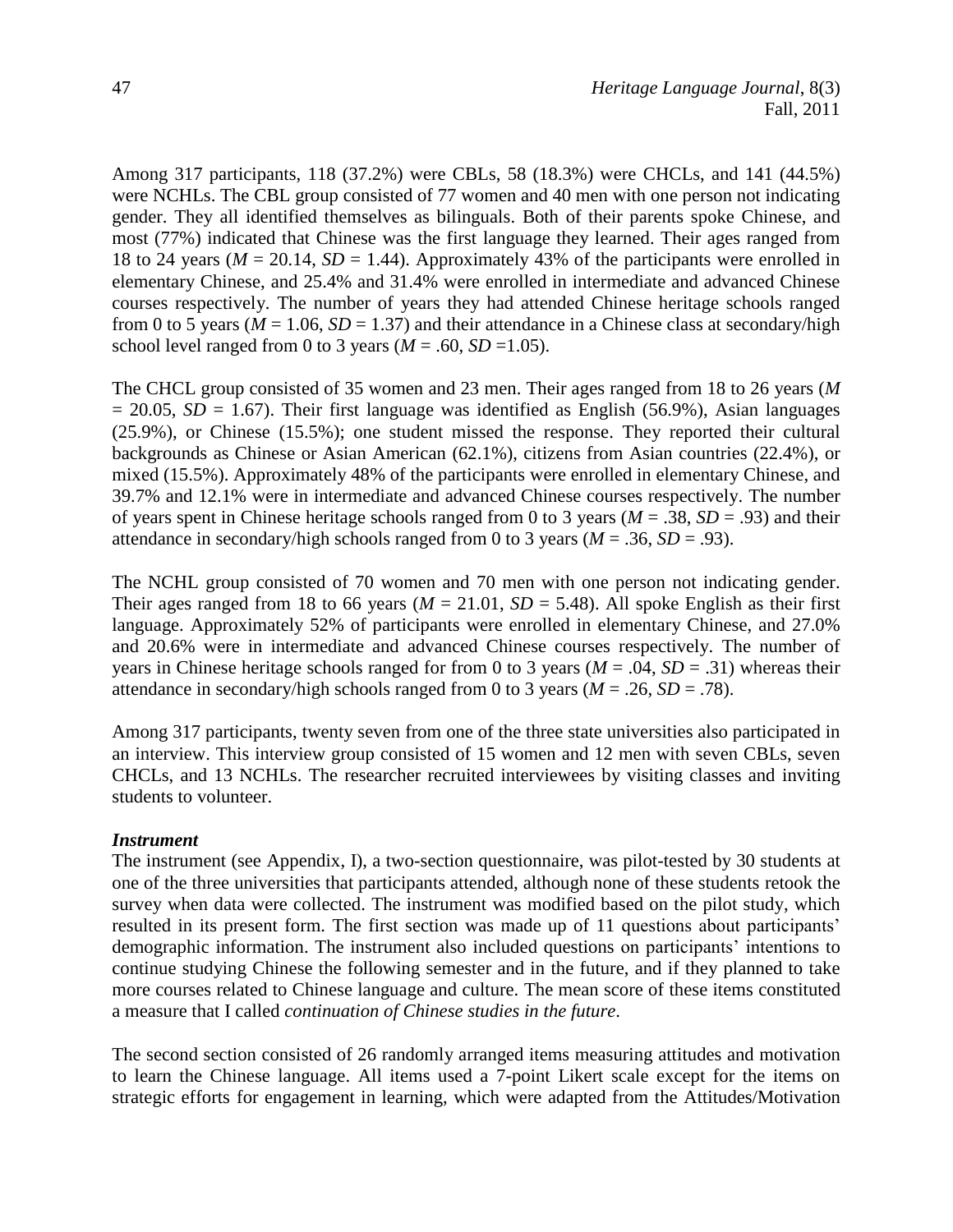Test Battery (Gardner, 1985) and used a 5-point scale. Based on the theoretical frameworks of Gardner (1985, 2001), Dörnyei (1994), and Csizér and Dörnyei (2005) as reviewed previously, items in this section were adopted from the published motivation scales of language learning, including the Attitudes/Motivation Test Battery (Gardner, 1985), Csizér and Dörnyei (2005), and Wen (1997). The items addressed motivational orientations (integrativeness and instrumentality), social milieu such as support from family members or close friends, cultural interest as indicated through cultural products such as Chinese films and music, positive learning attitudes and experiences in learning situations; intended strategic efforts for engagement in learning, and language requirements. The questionnaire was tested for its internal consistency. The Cronbach alpha coefficient for the 26 items was .87, indicating that the measure had a high internal consistency.

In addition, the present study combined quantitative and qualitative approaches to complement the quantitative tradition of research on language learning motivation. As Larsen-Freeman and Long (1991) posited, quantitative and qualitative approaches should not be regarded as being mutually exclusive, but as complementary to each other. Ushioda (2001) argued that motivation, rather than being defined in terms of measurable activity, may be understood "in terms of what patterns of thinking and belief underlie such activity and shape students' engagement in the learning process" (p. 96). It was hoped that integrating an interview strategy into the study that allowed for qualitative analysis, the results might shed light on the phenomenon in more depth and breadth.

The interview explored two dynamic motivational dimensions: motivational reasoning and motivational attributions for success or failure in class. Interview questions on attributions were included to provide tangible data for the understanding of learners' motivational magnitude and direction.

In summary, there were four purposes to this study: 1) it investigated the motivational constructs of Chinese L2 learners. A factor analysis procedure was used to identify the motivational factors relevant to the context, 2) it made comparisons among three subgroups (CBLs, CHCLs, NCHLs) on the factors revealed by the factor analysis. MANOVA and ANOVA tests were used to determine the effects of heritage background on the set of motivational factors, 3) it examined which factors predicted motivational magnitude (i.e., learning effort) and motivational direction (i.e., intended continuation of Chinese studies), and regression procedures were conducted for this purpose; 4) it studied personal interpretations of perceived successes and failures, which may play a significant role in learners' sustained engagement and continuing motivation to learn Chinese.

# *Procedure*

The questionnaires were administered by instructors during a regular class session in spring semester. Students were informed that a survey would be conducted. The study was confidential and their participation was optional; no incentives were offered. Answering the survey took approximately 15 minutes. The instructors then collected the questionnaires and returned them to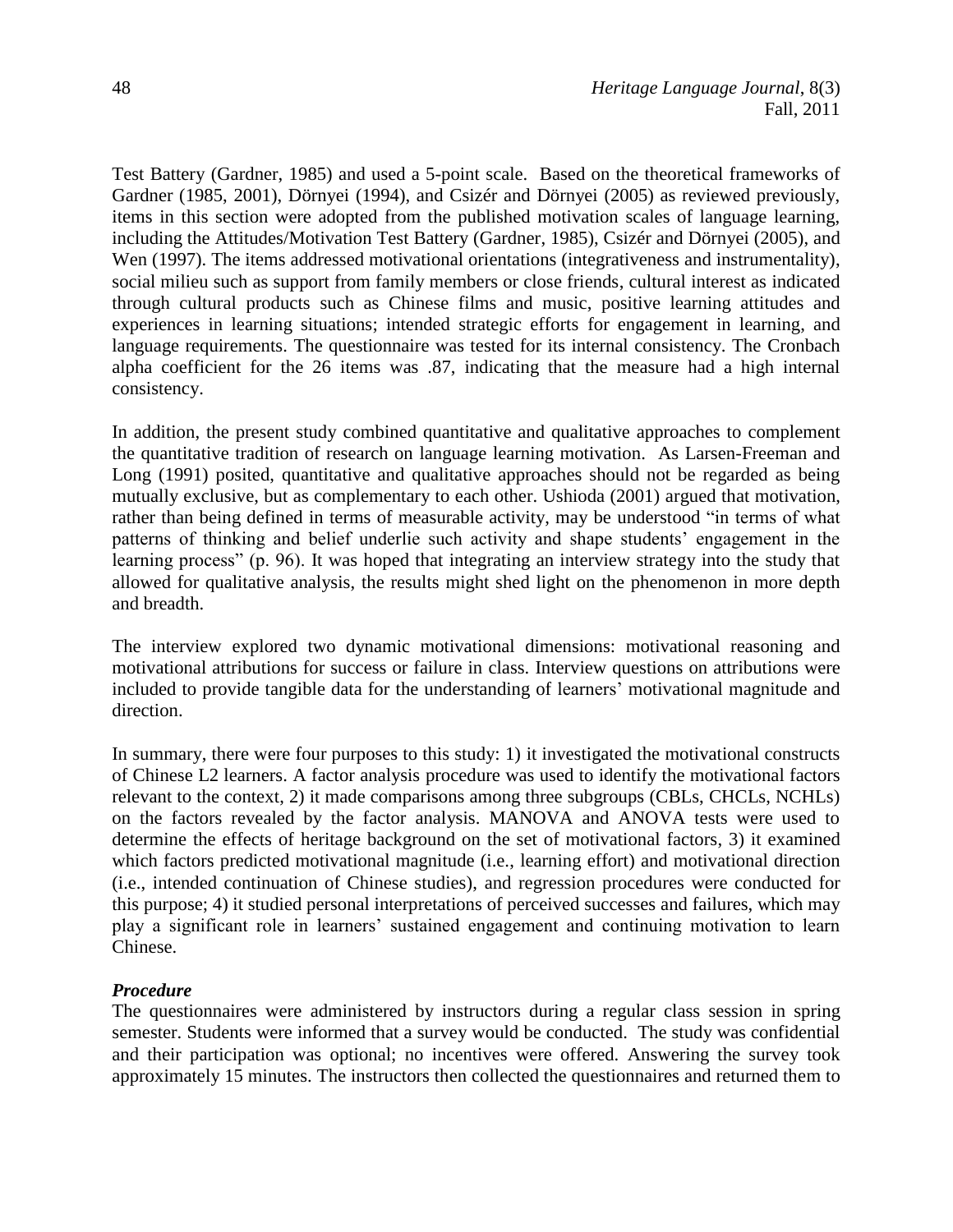the researcher. Among 350 questionnaires distributed, the data from 317 (90.6%) questionnaires were used (due to the aforementioned constraints).

Each interview was conducted individually in a conversational manner in the researcher's office one week after the questionnaire had been administered. Interviews lasted 10 minutes and were recorded with the interviewee's consent. The recorded speech was subsequently transcribed and analyzed.

# **Results**

*Factor analysis* Factor analysis was conducted to address the first research question: "What motivational factors are found among learners of Chinese at the university level in the U.S.?" Twenty six questions went through a varimax rotation procedure. A principal component analysis was used to extract factors that had eigenvalues greater than 1.0. Six factors were discovered that accounted for 66.23% of the total variance. The factor loadings confirmed the validity of the survey instrument. The six factors are: 1) *positive learning attitudes and experience*, 2) *instrumentality*, 3) *interest in current culture*, 4) *intended strategic efforts*, 5) *social milieu*, and 6) *language requirement*.

Factor 1, *Positive learning attitudes and experience*, consisted of 5 items (items 18, 19, 20, 21, 17) with an internal coefficient  $\alpha$  = .89. The factor reflected the enjoyment of Chinese study in formal learning situations; students chose items such as "it is fun to learn Chinese", "appreciation of the opportunities to speak Chinese with classmates", and "enjoying communicative activities in class". Items revealed that positive learning attitudes and experience were derived from interactions and language use in class. This factor reflected motivational influences that may produce an "executive" effect on engaged learning efforts (Dörnyei & Otto, 1998).

Factor 2, *Instrumentality*, included 6 items (items 2, 1, 5, 9, 3, 4) with an internal coefficient α = .83. The factor addressed the use of language for pragmatic purposes and to fulfill goals such as "getting a good job" and "traveling to a Chinese-speaking country," and included the global significance of the language. The factor included two items that indicate an interest in traveling to communities where Chinese is spoken, and meeting Chinese people. Although these two items were originally in the cluster of integrative orientation (Gardner, 1985), they loaded in the factor of instrumentality, suggesting learners' interest in using the language to know the L2 community.

Factor 3, *Interest in current culture,* consisted of 4 items (items 16, 15, 14, 11) with an internal coefficient  $\alpha$  = .84. It referred to learners' interest in cultural products through media. This factor revealed attitudes toward the target culture such as "I will be able to better understand and appreciate Chinese culture." As Csizér & Dörnyei (2005) pointed out, L2 cultural products play a role in familiarizing learners with the L2 community and contribute to shaping L2 learning attitudes.

Factor 4*, Intended strategic efforts,* remained with its original five items (items 18, 19, 20, 21, 17), with an internal coefficient  $\alpha = .81$ . It represented motivational engagement, and measured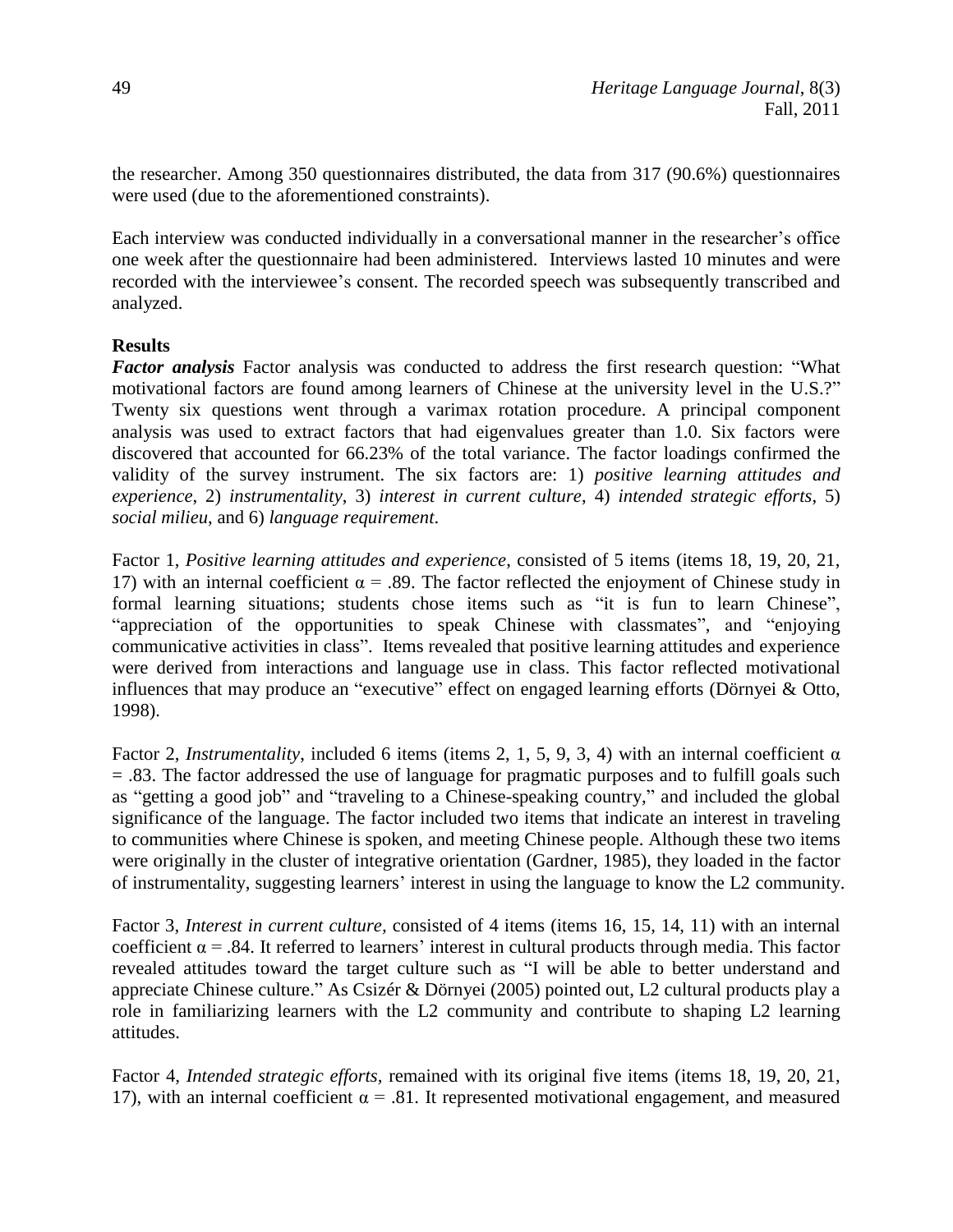motivational behavior leading to language achievement. The items were associated with action control/self-regulatory strategies and expected efforts.

Factor 5, *Social milieu,* had 4 items (items 8, 7, 6, 10), with an internal coefficient α= .69. It addressed the socialization and community influences of peer group and family members. Both heritage and non-heritage learners may receive support from their family, friends, and communities. The socialization effect also included appreciation of one's heritage.

Factor 6, *fulfilling the language requirement*, had 2 items (items 13, 12), with an internal coefficient  $\alpha$  = .61. This factor signifies motivation to fulfill an academic degree requirement. Learners appreciated the value of the degree and thus the importance of taking Chinese courses. The items may also present a characteristic of compliance with requirements.

# **Comparisons of Three Sub-groups**

Table 1 presents the means for the six factors as a function of heritage status and Figure 1 presents the same data with the percentage normalized means visualized as a graph. Four general patterns were observed: 1) CHCLs were between CBLs and NCHLs on most - factors, 2) heritage learners (CBLs and CHCLs) clearly differed from NCHLs, scoring higher on factors 3 and 5 (interest in current culture and social milieu), 3) NCHLs scored significantly higher than heritage learners on two factors (positive learning attitudes and experience and intended strategic efforts), and 4) participants, regardless of their heritage background, had similar scores on one motivational factor: instrumentality. Further detailed comparisons were conducted through MANOVA and ANOVA analyses.

<span id="page-9-0"></span>Table 1

*Means and Standard Deviations for Six Motivational Factors as a Function of Heritage Groups*<sup>[2](#page-25-1)</sup>

| <b>Motivational Factors</b>    | CBLs |      | <b>CHCLs</b> |           | <b>NCHLs</b> |           |
|--------------------------------|------|------|--------------|-----------|--------------|-----------|
|                                | M    | SD   | M            | <i>SD</i> | M            | <i>SD</i> |
| 1. Positive learning attitudes | 5.24 | 1.15 | 5.50         | 1.11      | 5.84         | 1.08      |
| and experience                 |      |      |              |           |              |           |
| 2. Instrumentality             | 5.92 | .90  | 5.92         | .78       | 5.98         | 1.01      |
| 3. Interest in current culture | 5.19 | 1.45 | 4.97         | 1.36      | 4.02         | 1.35      |
| 4. Intended strategic efforts  | 4.07 | .76  | 3.99         | .72       | 4.16         | .58       |
| 5. Social milieu               | 5.37 | 1.02 | 5.25         | 1.02      | 3.51         | 1.07      |
| 6. Language requirement        | 3.99 | 2.01 | 3.75         | 1.99      | 3.11         | 1.76      |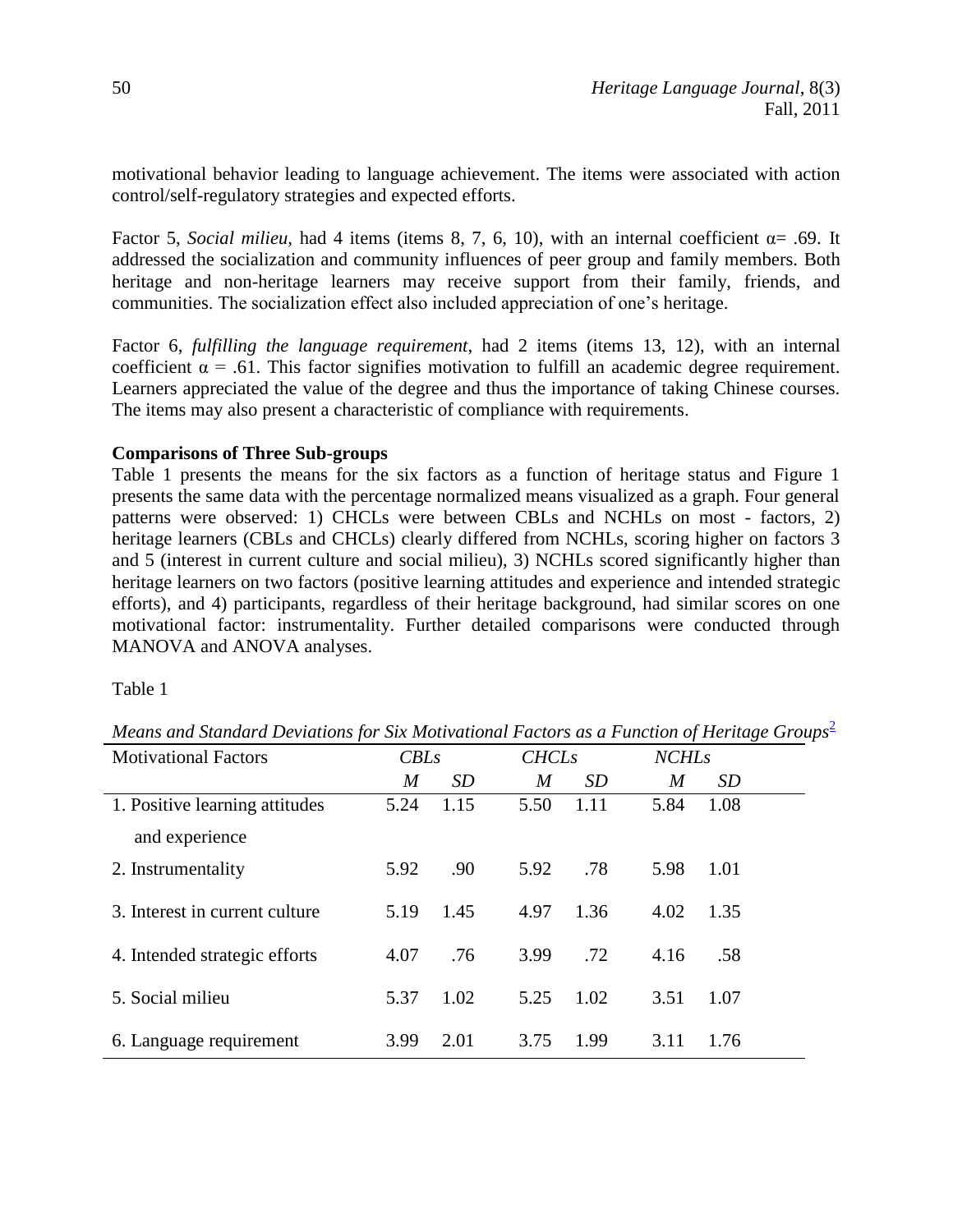

*Figure 1*. Means for the six motivational factors as a function of heritage groups (Percentage normalized means)

- 1. Positive learning attitudes and experience
- 2. Instrumentality
- 3. Interest in current culture
- 4.Intended strategic efforts
- 5. Social milieu
- 6. Language requirement

A one-way MANOVA was used to determine the effect of heritage status on the motivational variables derived from the factor analysis. The heritage status had a significant effect on the motivational factors:  $F(12, 620) = 21.43$ ,  $p < .000$ . Follow-up univariate tests revealed that heritage status had significant effects on four motivational factors with two exceptions, (*Instrumentality* and *Intended strategic efforts*). For each significant effect, the Bonferroni post hoc procedure to contrast means was used.

The significant effect for *positive learning attitudes and experience*  $(F (2, 314) = 9.42, p < .001)$ revealed that NCHLs enjoyed class activities more than CBLs ( $M = 5.84$  vs. 5.37*, p* < .001). CHCLs had a higher mean than CBLs but the difference was not significant. NCHLs showed a stronger attitude on the items "Learning Chinese is challenging and it has provided me with mental exercise; It is fun to learn Chinese" and interest in classroom learning "appreciation of the opportunities to speak Chinese with classmates, enjoyment of communicative activities in class," whereas CBLs scored the highest on the item "I like grammar explanation/exercises offered in the curriculum." It should be noted that the *positive learning attitudes and experience* factor refers to formal learning experiences in class, which may be the only available access for NCHLs.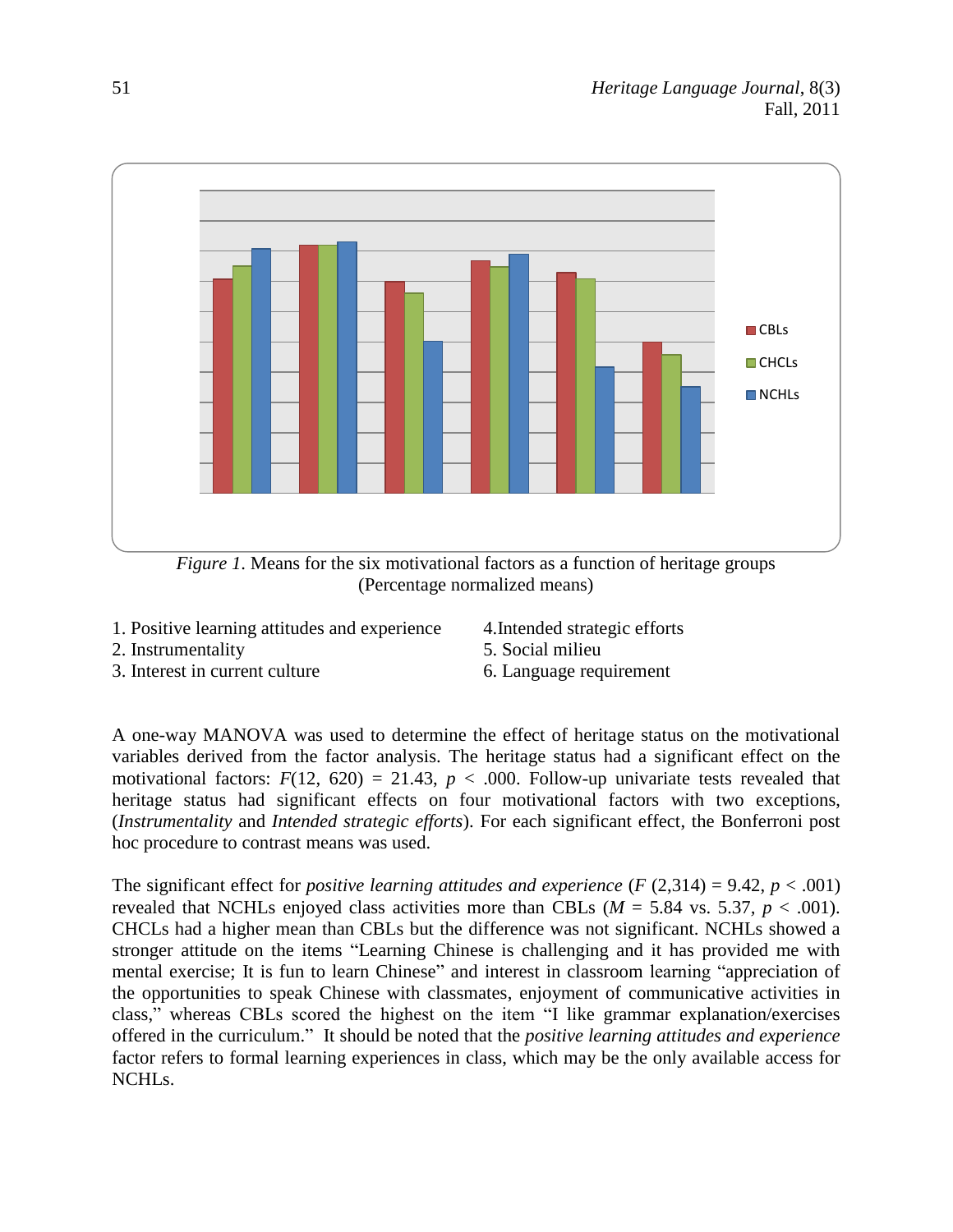The significant effect for *interest in current culture*  $(F (2, 314) = 25.40, p < .001)$  showed that the heritage learners (CBLs and CHCLs) had higher mean scores (5.37 and 5.19 respectively) than NCHLs  $(4.02, p < .001$  in both cases); CBLs and CHCLs did not differ significantly. Similar patterns were observed for *social milieu*  $(F(2, 314) = 120.85, p < .001)$ . The mean differences (Table 1) were significant in both cases:  $p < .001$ . The results revealed that effects of socialization and vitality of the community, such as support from family members, influenced the heritage and non-heritage learners in different ways. Heritage learners showed a strong interest in their own heritage with a high mean (6.16) on the item "interest in my own Asian heritage".

The significant effect for *language requirement* ( $F(2, 314) = 7.26$ ,  $p = .001$ ) emerged because more heritage learners (Table 1) were enrolled in Chinese courses to meet a language requirement than NCHLs (CBLs vs. NCHLs  $p = .001$ ). This result is consistent with Yang's (2003) findings.

Heritage status revealed little effect on *intended strategic efforts*. Although NCHLs had the highest mean, the difference was insignificant across three groups. Similar patterns were observed for *instrumentality*. The mean scores suggested that learners were all highly motivated to learn Chinese for practical and utilitarian purposes.

Comparisons also were made on *intended continuation of Chinese studies in the future.* The significant effect,  $F(2, 313) = 15.75$ ,  $p < .001$ , occurred because NCHLs ( $M = 6.05$ ) indicated a significantly higher desire to continue their language and culture studies than CBLs  $(M = 5.35)$ and CHCLs ( $M = 5.65$ ), who did not differ significantly from each other. It should be noted that *intended continuation of Chinese studies in the future* consisted of items mainly on taking more Chinese language and culture courses in a university setting. This may be the venue for NHCLs, but not necessarily for heritage learners who may have other options.

To address the second research question: "What is the relationship between the heritage status of learners and motivational factors?" significant differences were observed among three groups for four factors, although the patterns of differences were not the same, as summarized below.

First, Chinese heritage learners differed significantly from NCHLs for four motivational factors (no significant differences were revealed between CBLs and CHCLs). Heritage learners were more highly motivated by *social milieu*, *cultural interest*, and *language requirement*, whereas NCHLs were more highly motivated by *positive learning attitudes and experience.*

Second, no significant differences were observed across all groups for *intended strategic effort*  and for *instrumentality.* All three groups were equally and highly motivated to use selfregulatory strategies and to acquire language competence for pragmatic purposes. These results suggest two implications: First, learners, regardless their heritage background, all believed that they would exert their efforts and use self-regulatory strategies in learning the language. Second, learners all valued the usefulness of Chinese language proficiency and studied the language for future opportunities.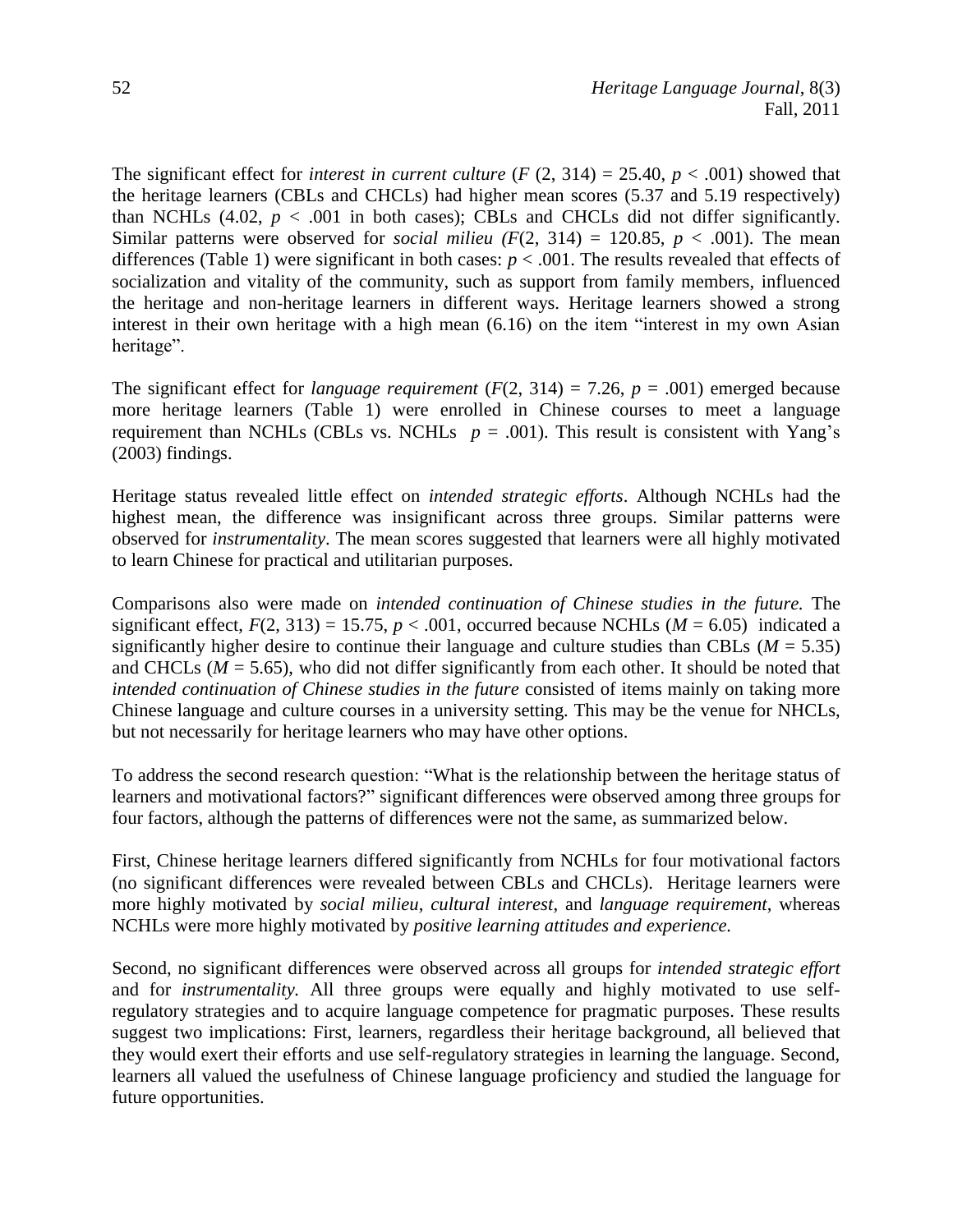## *The Relationship among the Motivational Factors*

Multiple regression analyses were used to determine the predictors for motivated engagement in learning. All five factors entered the procedure as independent variables, with *intended strategic efforts* as the criterion. The motivational factors accounted for, on average, 29.33% of the variance in *intended strategic efforts* across the three groups:  $F(5,112) = 8.95$ ,  $p = .000$  for CBLs;  $F(5.52) = 5.61$ ,  $p = .000$  for CHCLs; and  $F(5.135) = 8.72$ ,  $p = .000$  for NCHLs. (Table 2). Among the motivational factors, *positive learning attitudes and experience* was revealed as the overall strongest predictor. None of the other factor scores were significant. Learners with positive learning attitudes and experiences were likely to exert more efforts and be engaged in the learning process.

#### Table 2

| Predictors   | Equation |                | Coefficients |      |     |      |      |  |
|--------------|----------|----------------|--------------|------|-----|------|------|--|
|              | $R^2$    | $\overline{F}$ | B            | SE B |     |      | Sig. |  |
| <b>CBLs</b>  | .29      | 8.95           |              |      |     |      |      |  |
| <b>PLAE</b>  |          |                | .16          | .05  | .36 | 3.27 | .001 |  |
| <b>CHCLs</b> | .35      | 5.61           |              |      |     |      |      |  |
| <b>PLAE</b>  |          |                | .22          | .07  | .42 | 3.17 | .003 |  |
| <b>NCHLs</b> | .24      | 8.32           |              |      |     |      |      |  |
| <b>PLAE</b>  |          |                | .21          | .05  | .41 | 4.54 | .000 |  |

*Regression: Factors Predicting the Motivational Magnitude: Intended Strategic Efforts*

Note: *PLAE: positive learning attitudes and experience*

Motivation has a potent effect on future behavior. In the second multiple regression procedure, *continuation of Chinese studies* entered the equation as a criterion. The motivational factors significantly predicted intended future studies across all groups:  $F(6, 111) = 6$ . 22,  $p = .000$  for CBLs;  $F(6, 50) = 4.26$ ,  $p = 0.02$  for CHCLs;  $F(6, 134) = 3.67$ ,  $p = 0.02$  for NCHLs, accounting for 24.33% of the variance in *continuation of Chinese studies* across the three groups (Table 3). *Positive learning attitudes and experience* was again the overall strongest predictor, with *instrumentality* as the second significant predictor for heritage learners. *Intended strategic efforts* revealed the strongest predictor for NCHLs.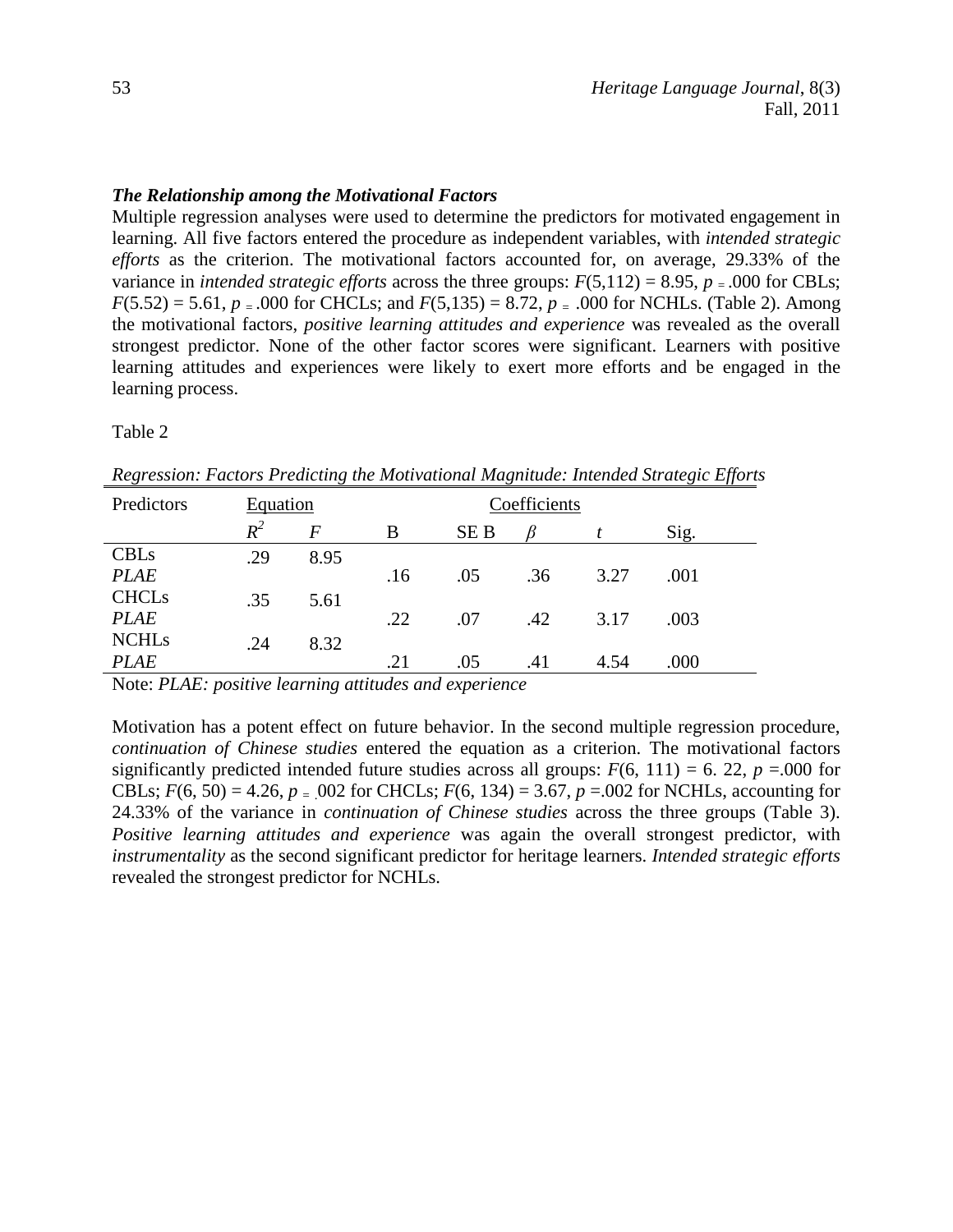Table 3

| Predictors                 | Equation | Coefficients   |     |            |                  |      |      |
|----------------------------|----------|----------------|-----|------------|------------------|------|------|
|                            | $R^2$    | $\overline{F}$ | B   | <b>SEB</b> | $\boldsymbol{B}$ | t    | Sig. |
| <b>CBLS</b>                | .25      | 6.22           |     |            |                  |      |      |
| <b>PLAE</b>                |          |                | .16 | .05        | .36              | 3.27 | .001 |
| Instrumentality            |          |                | .55 | .21        | .33              | 2.67 | .009 |
| <b>CHCLs</b>               | .34      | 4.26           |     |            |                  |      |      |
| <b>PLAE</b>                |          |                | .47 | .19        | .38              | 2.52 | .015 |
| Instrumentality            |          |                | .64 | .28        | .36              | 2.32 | .025 |
| <b>NCHLs</b>               | .14      | 3.67           |     |            |                  |      |      |
| Intended strategic efforts |          |                | .51 | .24        | .19              | 2.11 | .037 |

*Regression: Factors predicting the motivational direction: Continuation of Chinese Studies*

Note: *PLAE: positive learning attitudes and experience*

To address the third research question: "What factors predict the magnitude and the direction of motivation among subgroups of learners?" *positive learning attitudes and experience* was the strongest predictor for both the magnitude and the direction of the motivation across the three groups, with an exception for NCHLs, for whom *Intended strategic efforts* was the strongest predictor for the motivational direction. The results suggest that learning Chinese is indeed an arduous task for NCHLs, who must commit to their learning and exert efforts to continue their studies. *Instrumentality* was also a significant predictor for motivational direction with heritage learners, suggesting that they would continue their studies so that they could use the language for career and future purposes.

# *The Interview Data I: Reasons for Learning Chinese*

Although Chinese language learning motivations were examined through a qualitative approach presented above, the scope and the depth may be limited, e.g., the six motivations derived from the survey results may not be inclusive. *Motivational thoughts and perspectives*, deeply rooted in one's socio-cultural background, may not be revealed in a questionnaire and subsequently were not measured. An interview strategy was combined with a quantitative approach to discover the motivational beliefs that underlie learners' activities. Learners' attributions consequently shape their engagement in the learning process.

<span id="page-13-0"></span>The interview data categorize and show the reasons learners give for learning Chinese. The CBL group showed two motivations, 1) the socio-cultural dimension such as heritage, identity, and/or family connections, and 2) the desire to improve their language competence, especially in productive skills. For example, Tim<sup>[3](#page-25-2)</sup> (CBL) and Lily (CBL) indicated an obligation to the family as well as their own choice to learn the language; Stephanie (CBL) indicated that learning the language reflected her identity and defined her sense of self.

Tim (CBL): "As a Chinese, I think I have to learn how to speak in Mandarin. I want to talk to my grandparents who cannot speak English. That is why I am taking Chinese classes."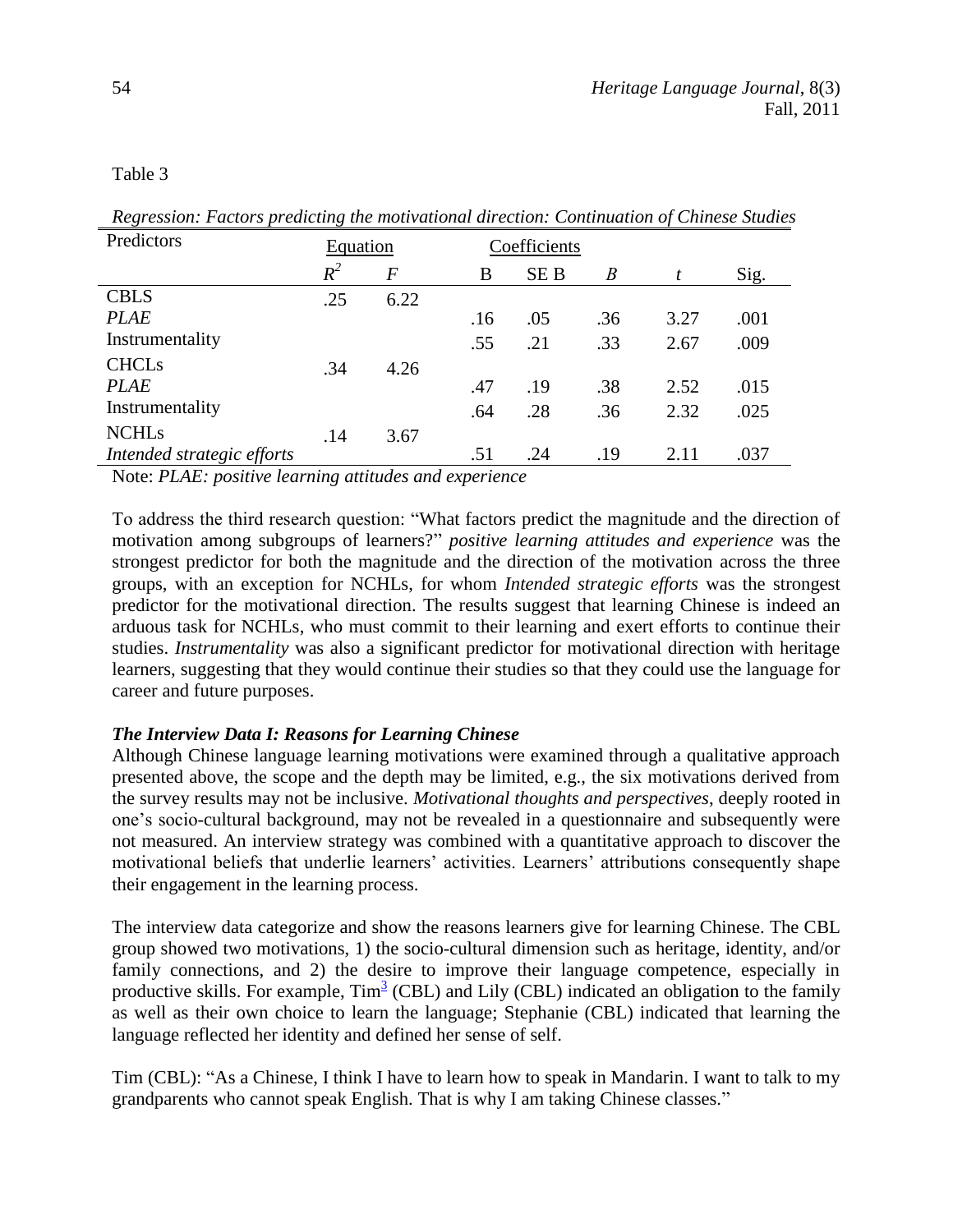Stephanie (CBL): "[I am] a Chinese girl and have been learning Chinese all my life. I am interested in learning about my own culture and language. Having a second language as Chinese will benefit me later on in life."

Lily (CBL): "My family, my mom wanted me to take Chinese classes. I agreed. Chinese is one of the most important languages in the world…. I want to speak better; I also want to improve my reading and writing Chinese."

The CHCL group added one motivation that also was recognized by the other two groups: the belief that Chinese proficiency will bring them future career opportunities.

Alice (CHCL): "My family, and the job market potential. My mom is a Korean and my dad is a Chinese. I might find a job because of my Chinese language knowledge. My parents support me to take Chinese."

Tom (CHCL): "The reason why I take Chinese is I am a business major. I want to go to China and stay there to do business there. The more Chinese I speak, the better chance I will be chosen to work there when I graduate. In addition, I would like to understand my relatives who do not speak English."

The NCHL group presented three motivations in the interview: 1) desire for challenging tasks and new learning experiences, 2) enjoyment of Chinese classes, and 3) genuine interest in Chinese language and culture as reflected in the following statement:

Kelvin (NCHL): "I have a passionate interest in Chinese culture and China. I have been fascinated by its culture and language since I was young. I want to live in China for at least a few years, to speak Chinese and to explore my career opportunities. So my Chinese'd better be good enough when I get there. "

In summary, the interview results demonstrated that the three groups shared two motivations: 1) an enthusiastic and genuine interest in Chinese language and culture, and 2) a belief in the importance of Chinese in the world and future career enhancement. They seemed to differ in the dimensions that closely related to their socio-cultural backgrounds and heritage status. Heritage learners showed appreciation of their socio-cultural environment from which they derived feelings of pride and belonging and, not surprisingly, NCHLs were unable to experience these feelings. NCHLs did, however, show a strong passion for learning Chinese and understanding Chinese culture.

# *Interview data II: Attributions for Success and Failure*

Although all three groups agreed that learning efforts/practice and good learning strategies/habits were important factors in their performance success, they differed on two points. First, both CBLs and CHCLs frequently expressed the view that external and uncontrollable factors, e.g.,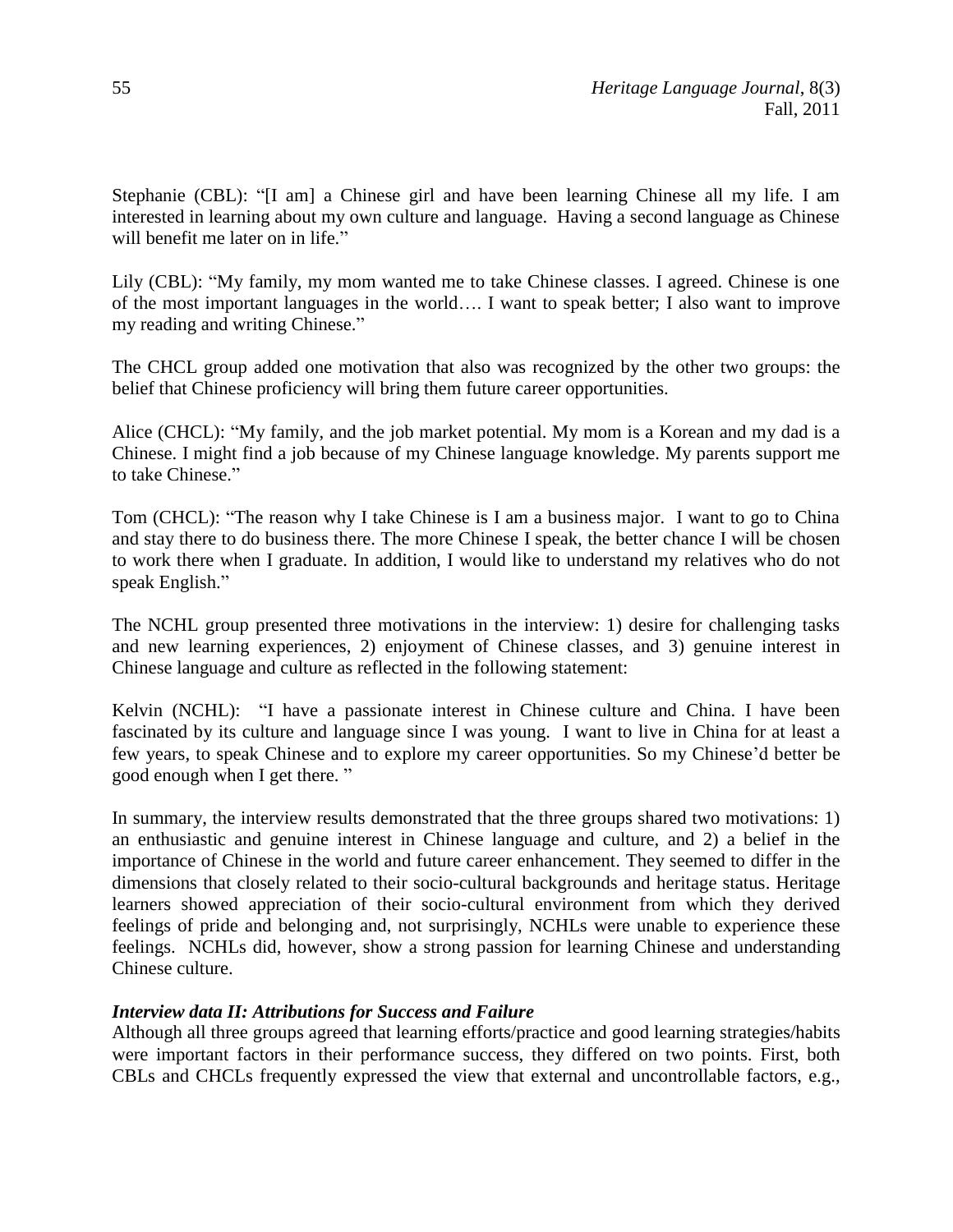their family language environment as well as their language background, contributed to their successful class performance as in the following examples:

David (CBL): "Hearing Chinese being spoken around house helped me. The family environment helps. Also I learn a little Chinese when I was very young."

Alice (CHCL): "I have a little language background and I can speak some Chinese at home. That helps."

Tom (CHCL): "Writing is pretty easy for me because I learned Japanese before."

Furthermore, several heritage learners considered other external, relatively unstable and uncontrollable factors, such as the textbook/learning materials and the teacher, as important contributors to their success. NCHLs, by contrast, replied that intrinsic factors and positive learning attitudes and experience were primary to their successful performances. The following two examples demonstrate the contrast. Tony related his success in the course to his teacher and the textbooks, whereas Rachel responded that she appreciated the language challenge and overcame difficulties by herself.

Tony (CHCL): "I like the teacher. The textbooks are very good. I can do better, but I have English as my first language."

Rachel (NCHL): "My first semester was very hard, but I enjoyed the challenge and did not want to give up so I studied more and began to watch Chinese movies as a fun way to improve my Chinese. It was also very rewarding to me that I was learning so much about a culture so foreign to me. I study and prepare for class for one hour before every class. It helps so I can focus more on the lesson after I 'warm up' before class. I also watch Chinese movies to help me with tones and understanding different dialects of Mandarin. Most recently, I bought a note book and I make myself write a couple of sentences in Chinese every day."

Second, both CBLs and CHCLs believed that internal causes such as "lack of practice/efforts" were the reason for their performance failure (although one CHCL (Tony) also attributed this failure to language background as presented above). NCHLs, however, frequently considered external and uncontrollable causes ("The learning task is very difficult", "do not have time") to be the major reasons for their performance failure:

Mary (CBL): "I am not doing it so well, not as well as I would like to. I do not study enough and do not use it enough."

Ben (NCHL): "[I'm] trying to memorize all the homework exercises, because there is no study guide…[it] is extremely difficult. There are not enough days to study graded homework before the test. Sometimes we have the graded homework and the quiz on the same day, then I do not have time to prepare for the quiz."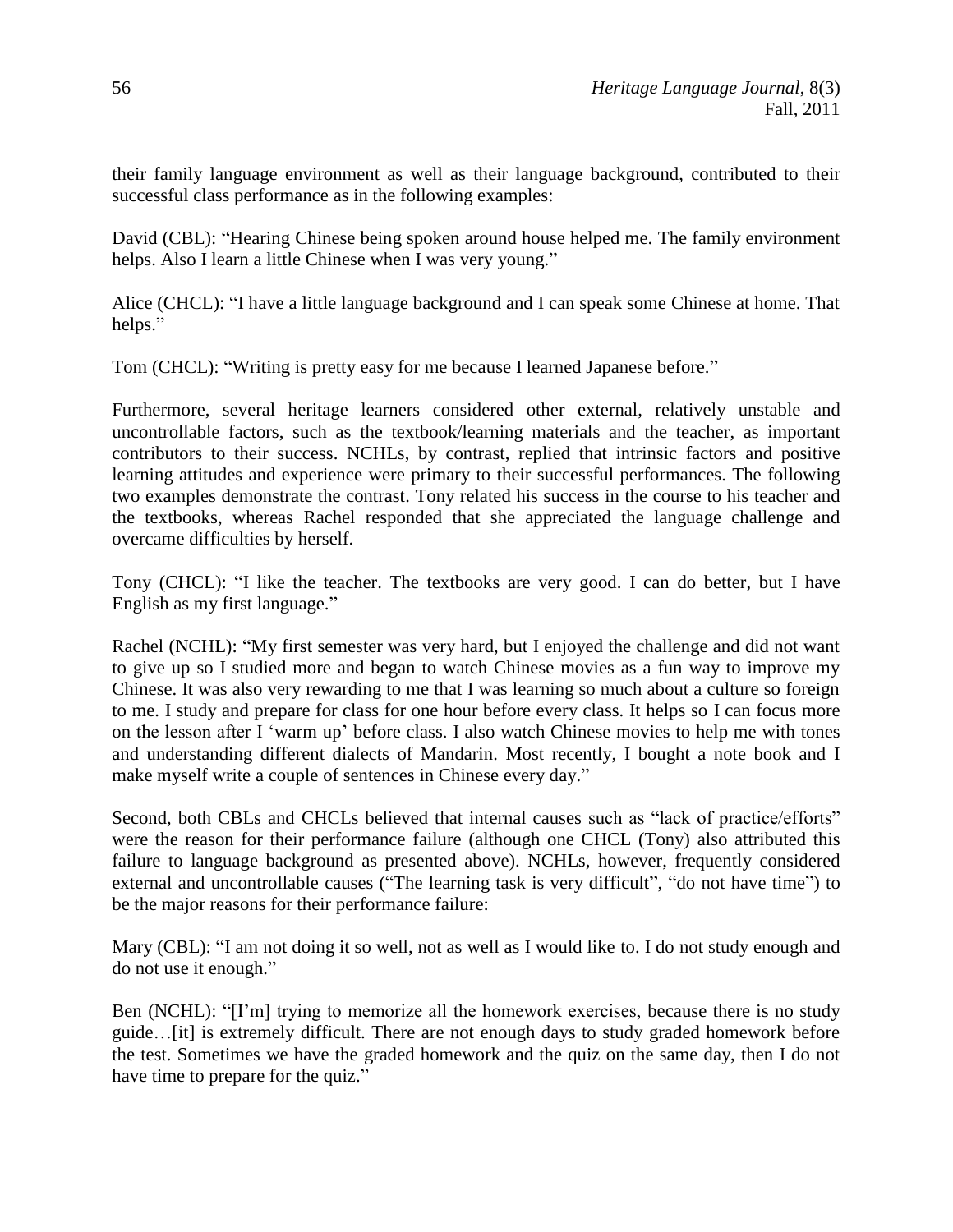### **Discussion**

## *Constructs of Chinese Language Learning Motivation*

The study has revealed several important findings. First, the integrative motivation was fused in the factor analysis. Three items adopted from the literature (Csizér & Dörnyei, 2005; Gardner, 1985) were originally included in the questionnaire. As mentioned in the factor analysis section, two items loaded to *instrumentality* and one to *interest in current culture*. The results of factor analysis suggest that items in the original integrative orientation category may be more in the nature of other motivations than the integrative orientation.

Motivational orientations, concerning "who learns what in that milieu" vary according to the given situation as Clément and Kruidenier (1983) postulated. Ely (1986) speculated that orientation could be either integrative or instrumental depending on the social and psychological factors involved. Chen, Warden, and Chang (2005), who studied Chinese EFL learners' motivation in Taiwan, found that integrative motivation played no significant role, belonging to one of the "motivators that do not motivate." Sung and Padilla (1998) concluded that integrative and instrumental items merged into one factor in their investigation of learning motivation of Asian languages in elementary and secondary schools. Wen (1999) investigated the factors motivating learners of Chinese with Asian or Asian-American backgrounds. These participants showed that the initial motivators to begin learning Chinese were intrinsic interest in Chinese culture and the desire to understand one's own cultural heritage rather than integrative motivation. In a setting where Chinese culture and native speakers are not directly accessible, integrative orientation becomes a minor motivation and might be integrated into more dynamic motivational dimensions such as *instrumentality*.

Indeed, *instrumentality* has proven to be a powerful motivation in this and other studies (Lu & Li, 2008; Warden & Lin, 2000; Wen, 1997, 1999). Lu and Li (2008) reported that heritage learners were more influenced by instrumental motivation than non-heritage learners. In this study, although all three groups endorsed *instrumentality* highly, it was a significant predictor for continuing Chinese studies with the heritage learners only, suggesting that the decision to continue their Chinese is closely related to the perceived usefulness of the language career-wise, and the perceived importance of the language in today's global economy.

The factor *positive learning attitudes and experience* emerged as a motivational variable that predicted motivational magnitude (*intended strategic efforts*) with all groups, and motivational direction with the heritage learners. Therefore, positive learning attitudes and interactive learning processes are critical in formal educational situations. When learners perceived the task as challenging yet fun, and as personally meaningful to their goals, they became engaged in the process. As Dörnyei and Ottó (1998) postulated in their process model, the quality of the learning experience in the educational context is in the actional phase, $\frac{4}{3}$  $\frac{4}{3}$  $\frac{4}{3}$  which consequently becomes a driving force for learning achievement.

### <span id="page-16-0"></span>*Comparisons across Heritage Status*

Unlike previous studies (Lu & Li, 2008; Yang, 2003; Wen, 1997) this study distinguished between CBLs and CHCLs. The findings suggest that the CBL and CHCL groups share more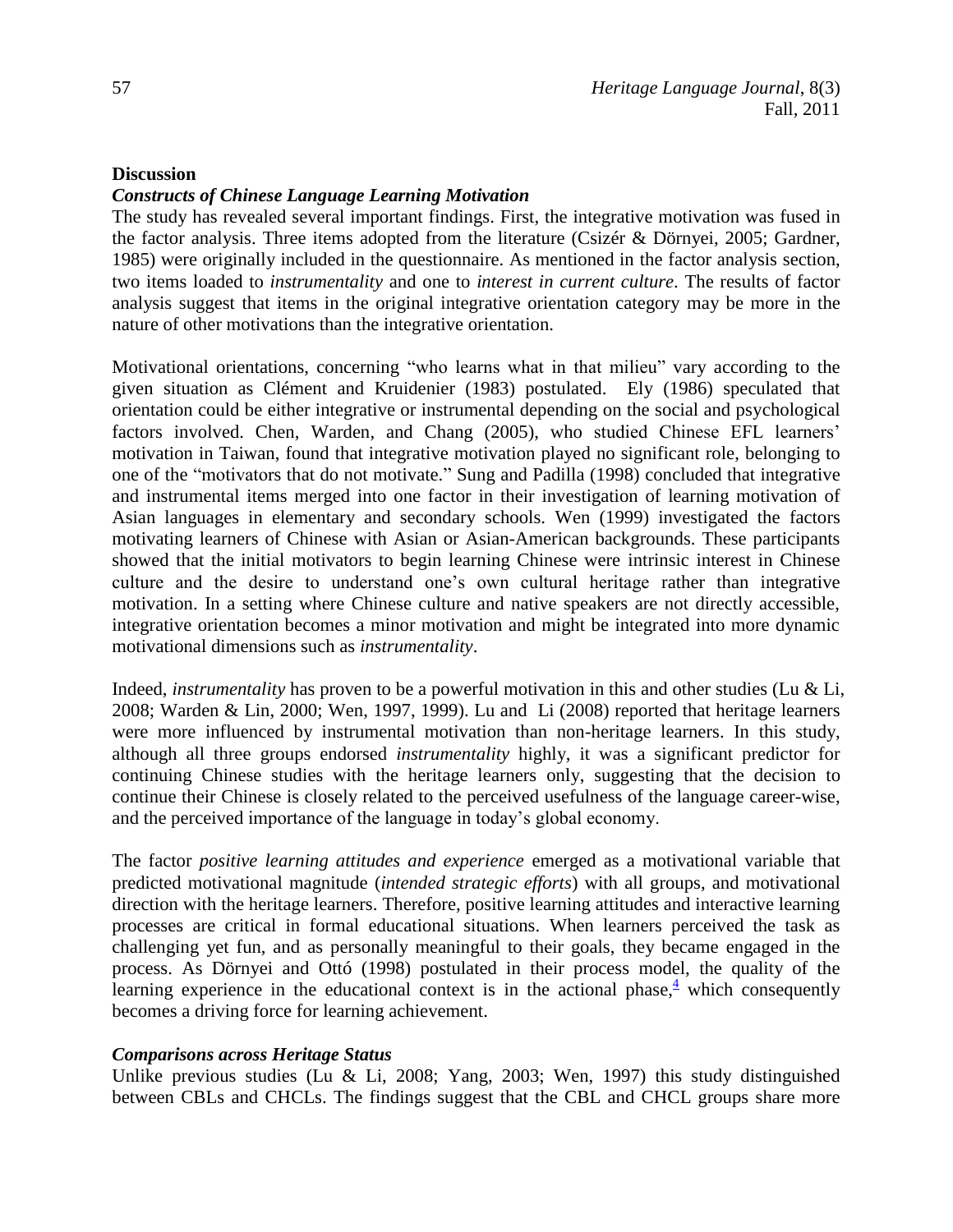commonalities than differences, especially in socio-cultural dimensions. They chose to learn their heritage language as an integral part of their self-concept, ethnic identity, and a desire, personal and/or derived from a sense of obligation, to communicate with members of their community. Such findings are consistent with the results of Comanaru and Noels (2009) who concluded that subgroups of heritage language learners were more alike than different, and preexisting Chinese language proficiency generally plays a minor role from the standpoint of social psychology.

In a comparison of heritage and non-heritage learners, more significant differences have been observed regarding two dimensions: socio-cultural interactions (Factors 3 and 5) and learning situations (Factor 1 and the interview data). First, the heritage learners surveyed regard Chinese as central to their sense of self, and this view is also evident from interview data. They are exposed more to Chinese culture via Chinese community and media, identify themselves as Chinese, and may feel less autonomous than the non-heritage group. Indeed, they frequently attribute their Chinese course success to their language background and family environment. In contrast, although the non-heritage learners express a passionate desire to learn the language and a profound appreciation of Chinese culture, their motivational orientation in the socio-cultural dimension is different than that of heritage learners. Heritage learners are exposed to more relevant opportunities to use the language and learn the culture outside the classroom. Cultural festivals and events at home and in the community provide them with learning experiences.

Non-heritage learners take pride in learning a challenging language and are stimulated by new learning experiences in the classroom. They clearly demonstrate the effect of *positive learning attitudes and experience* more than the heritage learners. The data suggest that heritage learners would continue their Chinese learning in order to reach a level of proficiency required to use the language competently, whereas non-heritage learners would continue their learning because of the positive experiences they derived from learning. For them, the task of learning Chinese is indeed demanding, and continuation requires sustained efforts and self-regulatory learning strategies.

### **The Limitations of the Study and Future Research**

The present study examined additional issues important in Chinese HL learning, including the differentiation between HL learners, their motivational constructs, their socio-cultural effects in relation to motivation, and the interactions between attitudes and Chinese learning processes. Many issues remain unaddressed, such as the impact of proficiency levels, ethnic backgrounds, and language achievements on attitudes and motivation. Although the classifications of the heritage subgroups are based on previous studies (Comanaru & Noels, 2009; Fishman, 2001; Van Deusen-Scholl, 2003; Valdés, 2001) and defined with careful criteria, they may still lack details and subtleties to distinguish the two sub-heritage groups more precisely. In addition, because a limited number of students (27) participated in the interviews, interpretation of the interview data requires caution.

The constructs of integrative orientation, instrumentality, and positive learning attitudes and experience have revealed unique patterns in this study. Further investigations of these constructs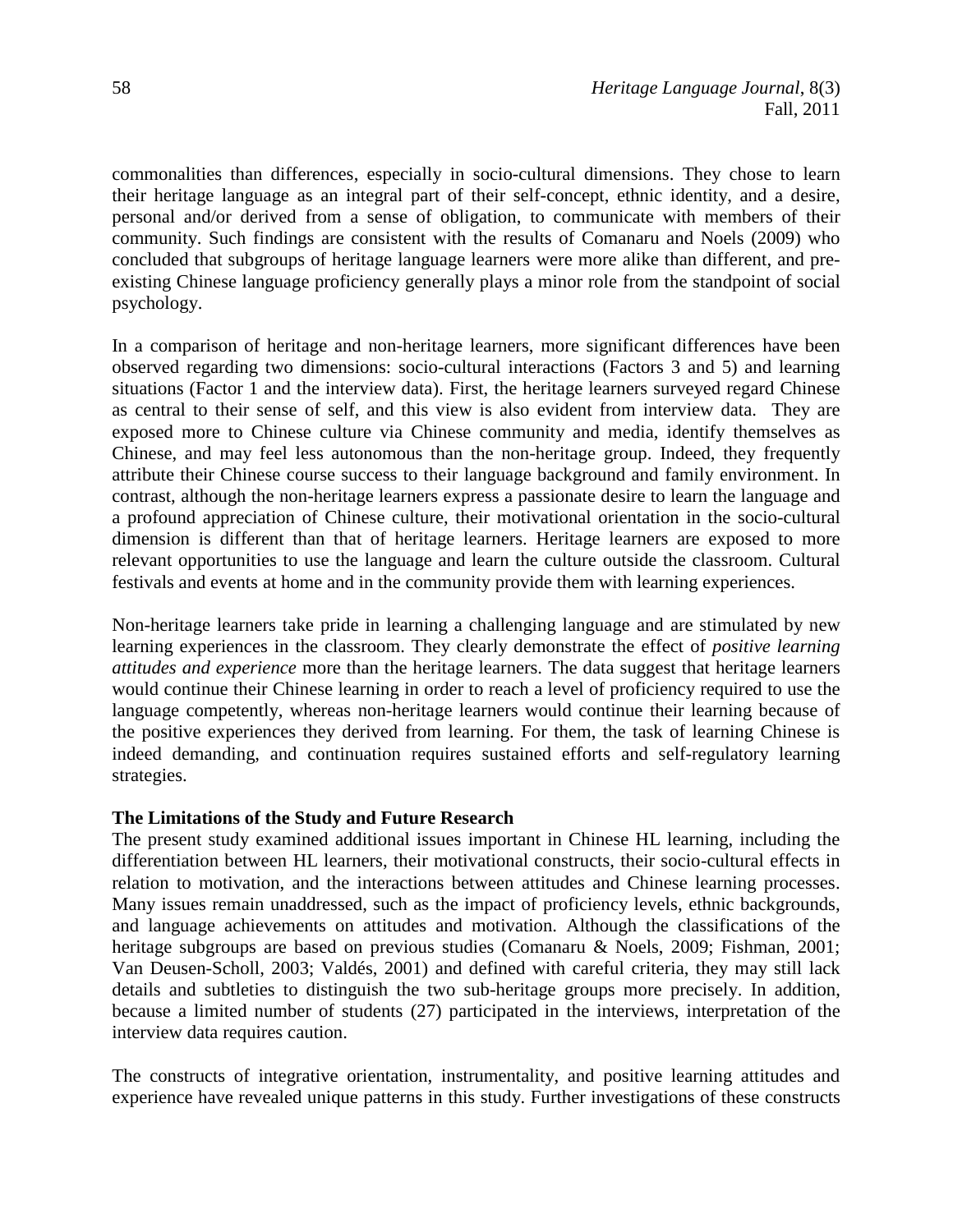of HL motivation may reveal more defining features that will explain additional the reasons behind motivation.

## **Implications of the Study**

The findings of this study have important implications in the context of teaching Chinese as a second language and as a heritage language. First, positive learning attitudes and experience represent as a robust motivational force to predict learning efforts and strategies. Learners, regardless of their background, unanimously and highly endorse a classroom where they are provided "opportunities to speak Chinese with classmates" and have "fun in learning." The elements of "fun" could include challenging tasks under the learner's control, grammar instruction through meaningful interactions, and practicing of language skills via communicative activities. All these require language instructors to create an environment where learners can focus on negotiation for meaning in a series of well-structured input activities, interpreting form and expressing ideas through accessing form-meaning associations, and negotiating meaning with their classmates who may be from different HL backgrounds.

Second, the finding that instrumentality is a predictor of continued Chinese studies for heritage learners suggests that a Chinese class should focus on helping learners use the language to develop their communicative competence. By doing this, a pedagogical shift is in order from predominantly teacher-fronted lectures as a common practice in Chinese language classes to student-centered pair and group activities, in which students poll classmates and gather information from each other to address topic-driven questions, and perform simple research tasks (Mandell, 2002). These communicative interactions are similar to the kinds of activities that learners may undertake with Chinese speakers outside the classroom.

Third, data from this study show that learners from different heritage backgrounds differ in their motivations. Although all in the study are highly interested in Chinese culture and motivated to acquire communicative skills, heritage learners are more motivated to read and write, as indicated in their interviews. Non-heritage learners have fewer opportunities for exposure to, and experience with, Chinese culture. The data suggest that a different type of instruction is necessary to accommodate learners' diverse needs. Instructors could address literacy development with heritage learners by providing level-appropriate assignments for reading and writing. With non-heritage learners, a wide exposure to Chinese culture, both integrated in the curriculum and in the form of extra-curricular activities (e.g., Chinese ethnic festival events, film festivals, etc.), is recommended to help learners develop a sustained interest in understanding Chinese culture. The motivation of an HL group can be maintained through teachers' and administrators' efforts to foster encouraging and engaging environments in the classroom and the community.

# **Acknowledgement**

I would like to thank Dr. Chengzhi Chu, Ms. Yi Zhou, Jing Zhang and the instructors for their valuable help in the data collection process. Sincere thanks go to all the students who participated in the study. I would also like to thank two anonymous reviewers for their very helpful comments. This work was supported by a Small Grant from the University of Houston.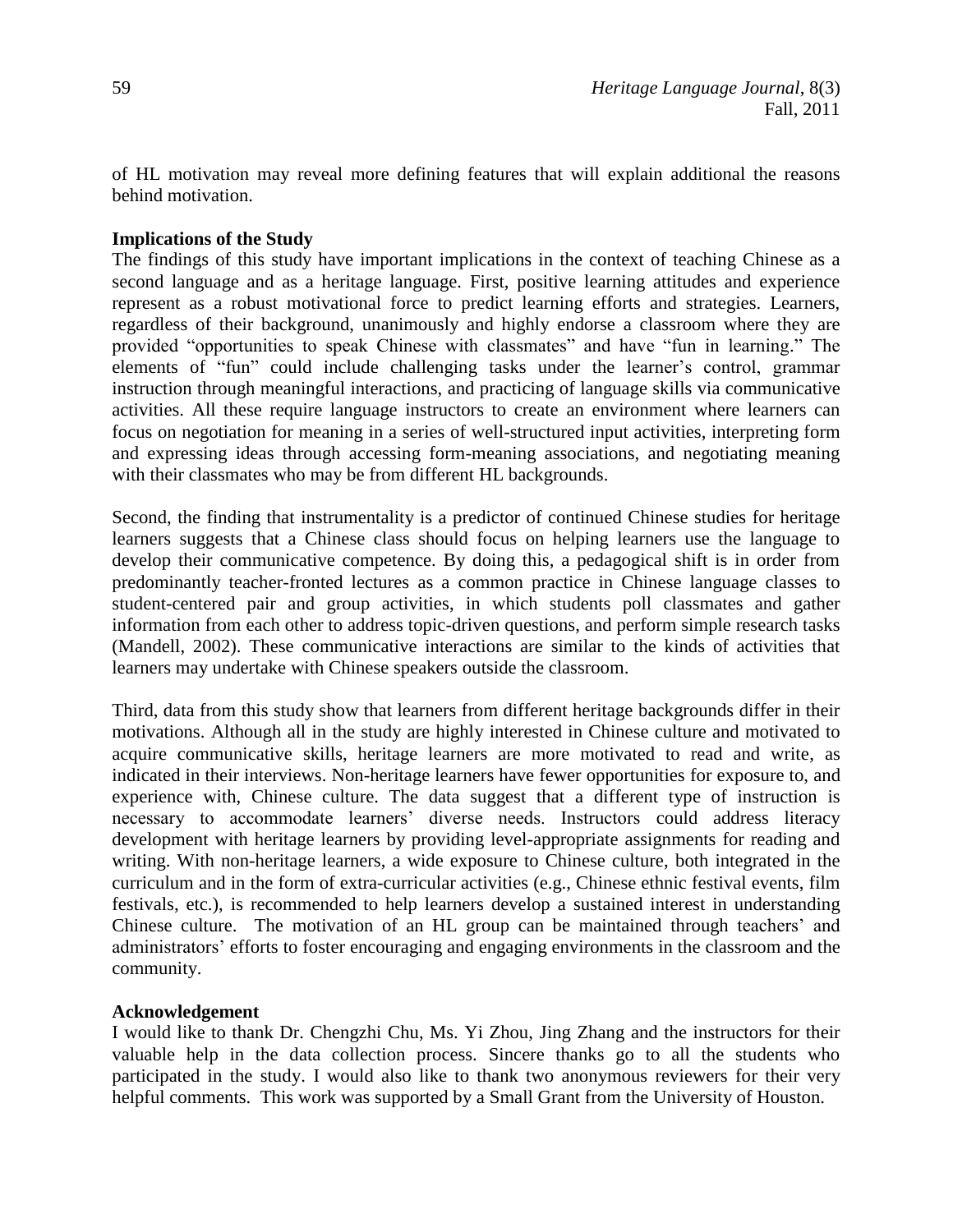#### **References**

- Chao, D. (1997). Chinese for Chinese-Americans: A case study. *Journal of the Chinese Language teachers Association*, *32*, 1-13.
- Chen, J. F., Warden, C. A., & Chang, H.-T. (2005). Motivators that do not motivate: The case of Chinese EFL learners and the influence of culture on motivation. *TESOL Quarterly,* 39, 609- 633.
- Choi, I., Nisbett, R. E., & Norenzayan, A. (1999). Causal attribution across cultures: Variation and universality. *Psychological Bulletin*, *125*, 47-63.
- Chow, H. (2001). Learning the Chinese language in a multicultural milieu: Factors affecting Chinese-Canadian adolescents' ethnic language school experience*. Alberta Journal of Educational Research*, *47*, 369–374.
- Clément, R., & Kruidenier, B. G. (1983). Orientations in second language acquisition: I. The effects of ethnicity, milieu, and target language on their emergence. *Language Learning*, *33*, 273-291.
- Comanaru. R, & Noels, K. (2009). Self-determination, motivation, and the learning of Chinese as a heritage language. *The Canadian Modern Language Review*, *66*(1), 131-158.
- Crookes, G. & Schmidt, R. (1991). Motivation: Reopening the research agenda. *Language Learning, 41*, 470-513.
- Crystal, D. S. (2000). Concepts of deviance and disturbance in children and adolescents: A comparison between the United States and Japan. *International Journal of Psychology*, *35*, 207–218.
- Crystal, D. S., Parrott, W. G., Okazaki, Y., & Watanabe, H. (2001). Examining relations between shame and personality among university students in the United States and Japan: A developmental perspective. *International Journal of Behavioral Development*, *25*, 113–123.
- Csizér K., & Dörnyei, Z. (2005). The internal structure of language learning motivation and its relationship with language choice and learning effort. *The Modern Language Journal*, *89*, 19-36.
- Dörnyei, Z. (1994). Motivation and motivating in the foreign language classroom. *The Modern Language Journal, 78*(3), 273-284.
- Dörnyei, Z. (2003). Attitudes, orientations, and motivations in language learning: Advances in theory, research, and applications. In Z. Dörnyei (Ed.), *Attitudes, orientations, and motivations in language learning* (pp. 3–32). Oxford, UK: Blackwell.
- Dörnyei, Z. & Ottó, I. (1998). Motivation in action: A process model of L2 motivation. *Working Papers in Applied Linguistics*, *4,* 43–69.
- Ely, C. M. (1986). Language learning motivation: A descriptive and causal analysis. *The Modern Language Journal, 70,* 28-35.
- Fishman, J. (2001). 300-plus years of heritage language education in the United States. In J. K. Peyton, D. A. Ranard, & S. McGinnis (Eds.), *Heritage languages in America: Preserving a national resource* (pp. 81-89). McHenry, IL: Center for Applied Linguistics. Washington, DC: CAL, ERIC. McHenry, IL: Delta Systems Co., Inc.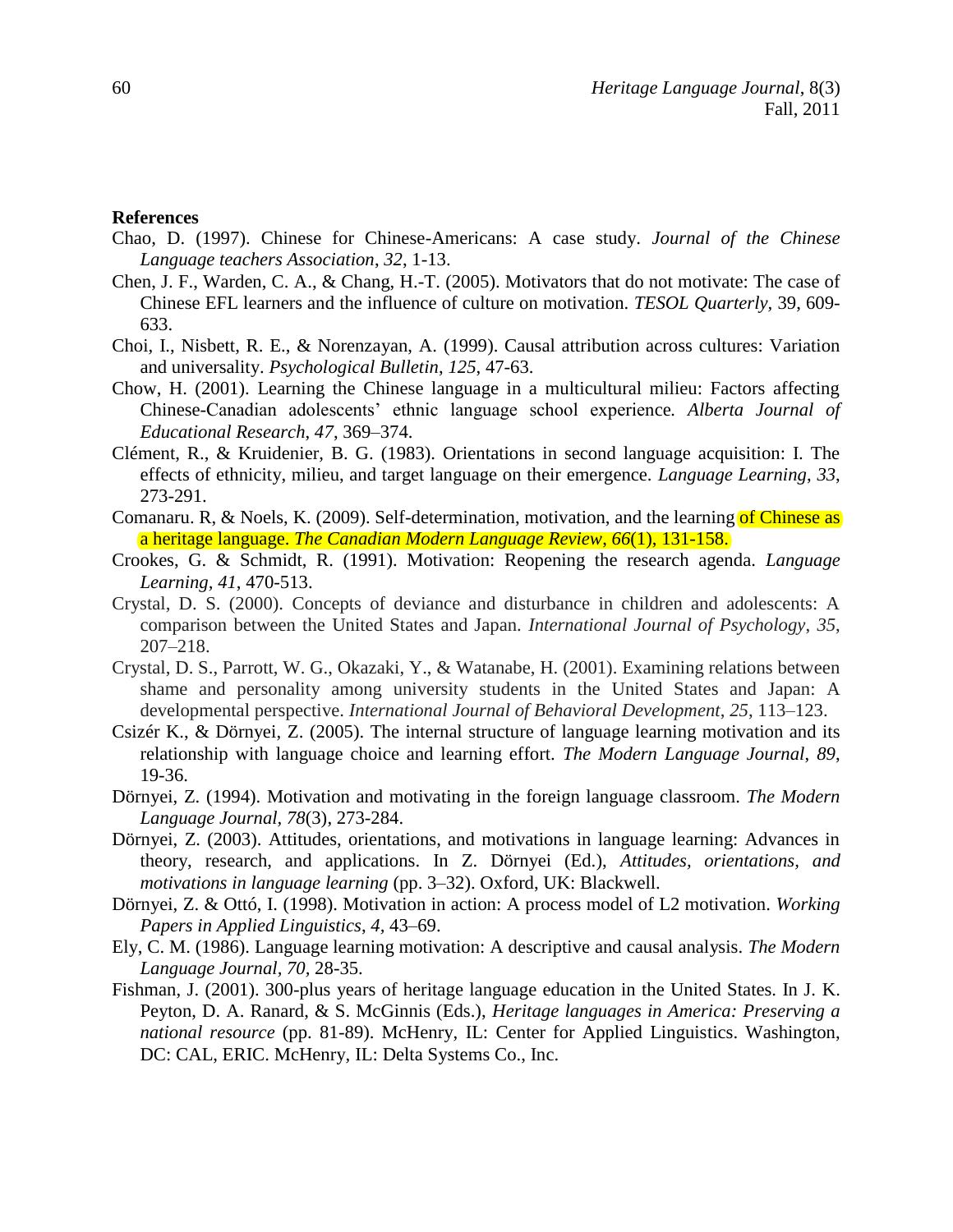- Fry, P. S., & Ghosh, R. (1980). Attribution of success and failure: Comparisons of cultural differences between Asian and Caucasian children. *Journal of Cross-Cultural Psychology, 2*, 343-346.
- Gardner, R. C. 2001. Integrative motivation and second language acquisition. In Z. Dörnyei & R. Schmidt (Eds.), *Motivation and second language acquisition* (pp. 1-20). Manoa, HI: The University of Hawaii Press.
- Gardner, R. C., & Lambert, W. E. (1972). *Attitudes and motivation in second language learning*. Rowley, MA: Newbury House.
- Gardner, R.C. (1985). *Social psychology and second language learning*. London: Edward Arnold.
- He, A., & Xiao Y. (2008). *Chinese as a Heritage Language.* Manoa, HI: The University of Hawaii Press.
- He, A. (2008). Chinese as a heritage language: An introduction. In A. He & X. Yun (Eds.), *Chinese as a Heritage Language* (pp. 1-12)*.* Manoa, HI: The University of Hawaii Press.
- Kondo-Brown, K. (2005). Differences in language skills: Heritage language learner subgroups and foreign language learners. *The Modern Language Journal, 89*, 563-581.
- Larsen-Freeman, D., & Long, M. (1991). *An introduction to second language acquisition research*. New York: Longman.
- Li, D., & Duff, P. (2008). Issues in Chinese heritage language education and research at the postsecondary level. In A. He & X. Yun (Eds.), *Chinese as a Heritage Language* (pp. 13-36)*.*  Manoa, HI: The University of Hawaii Press.
- Lu, X. & Li, G. (2008). Motivation and achievement in Chinese language learning. In A. He & X. Yun (Eds.), *Chinese as a heritage language* (pp. 89-108)*.*Manoa, HI: The University of Hawaii Press.
- Mandell, P. (2003). On the background and motivation of students in a beginning Spanish program. *Foreign Language Annals, 35*, 530-542.
- Masgoret, A., & Gardner, R. C. (2003). Attitudes, motivation, and second language learning: A meta-analysis of studies conducted by Gardner and associates. *Language Learning, 53,* 123- 163.
- Nisbett, R. E. (2003). The geography of thought: How Asians and Westerners think differently…and why. New York: The Free Press.
- Peyton, J. K., Ranard, D. A., & McGinnis, S. (2001). *Heritage languages in America: Preserving a national resource*. McHenry, IL: Washington DC: CAL.
- Sung, H., & Padilla, A. (1998). Student motivation, parental attitudes, and involvement in the learning of Asian languages in elementary and secondary schools. *The Modern Language Journal, 82*, 205-216.
- U.S. Census Bureau. (1991). P031, Language Spoken at Home [data table]. Census 1990, Summary Tape File 3, Sample Data. Washington, DC: Author.
- U.S. Census Bureau. (2001). PCT010, Age by Language Spoken at Home for the Population 5 Years and Over [data table]. Census 2000, Summary File 3, Sample Data. Washington, DC: Author.
- U.S. Census Bureau. (2010). B16001, Language Spoken at Home for the Population 5 Years And Over [data table]. American Community Survey 2003. Washington, DC: Author.
- U.S. Census Bureau. (2008). B16001, Language Spoken at Home for the Population 5 Years and Over [data table]. American Community Survey 2007. Washington, DC: Author. Ushioda, E.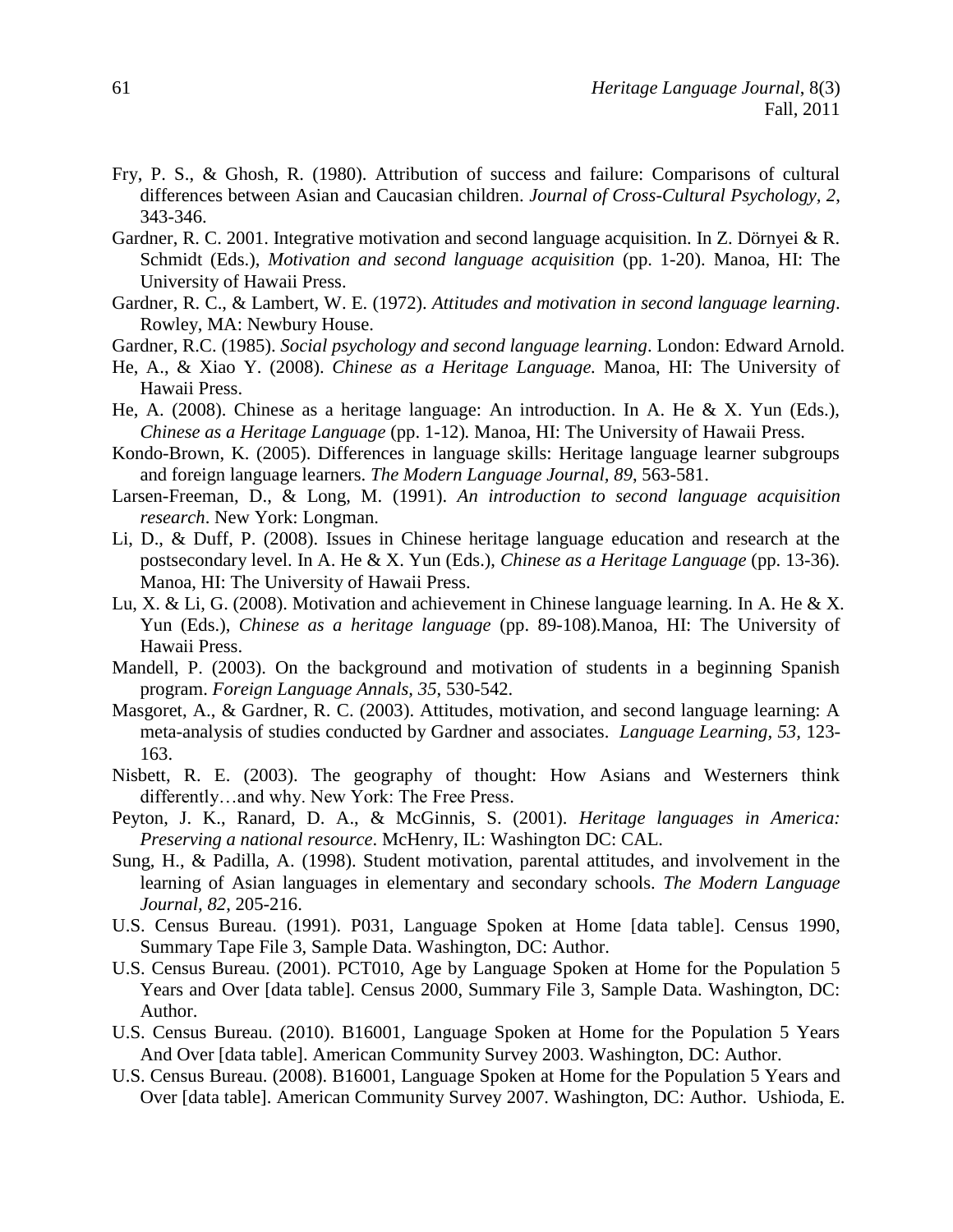(2001). Language learning at university: exploring the role of motivational thinking. In Z. Dörnyei & R. Schmidt (Eds.), *Motivation and second language acquisition* (pp. 93-126). Manoa, HI: The University of Hawaii Press.

- Van Deusen-Scholl, T. (2003). Toward a definition of heritage language: Sociopolitical and pedagogical considerations. *Journal of Language, Identity and Education, 2,* 211-230.
- Valdés, G. (2001). Heritage language students: Profiles and personalities. In J. K. Peyton, D. A. Ranard, & S. McGinnis (Eds.), Heritage languages in America: Preserving a national resource. McHenry, IL: Center for Applied Linguistics. Washington, DC: CAL, ERIC. McHenry, IL: Delta Systems Co., Inc.
- Warden, C. A., & Lin, H. J. (2000). Existence of integrative motivation in an Asian EFL setting. *Foreign Language Annals, 33*, 535–547.
- Weiner, B. (1985). An attributional theory of achievement motivation and emotion. *Psychological Review*, *92*, 548–573.
- Wen, X. (1997). Motivation and language learning with students of Chinese. *Foreign Language Annuals, 30*(2), 235-252.
- Wen, X. (1999). Chinese learning motivation: a comparative study of different ethnic groups. In Chu, M. (Ed.), *Mapping the course of the Chinese language field*. (pp. 121-150). The Chinese Language Teachers Association Monograph Series, Vol. III.
- Wiley, T. G. (2001). On defining heritage languages and their speakers. In J. K. Peyton, D. A. Ranard, & S. McGinnis (Eds.), *Heritage languages in America: Preserving a national resource* (pp. 29-36). McHenry, IL: Center for Applied Linguistics. Washington, DC: CAL, ERIC. McHenry, IL: Delta Systems Co., Inc.
- Yang, J. (2003). Motivational orientations and selected learner variables of East Asian language learners in the United States. *Foreign Language Annals, 36*, 44-55.
- Yao, T. (2005). You SAT dao Zhongwen AP ceshi (由 SAT 到中文 AP 測試 From SATII to AP Chinese Program)," in Shou-hsin Teng, et. al. (Eds.) Er-shi-yi shiji Huayu jigou yingyun celue yu jiaoxue guoji yantaohui, (二十一世紀華語機構營運策略與教學國際研討會 The 2005 International Symposium on: Operational Strategies and Pedagogy for Chinese Language Programs in the  $21<sup>st</sup>$ Century). Taipei, June10-11, 2005.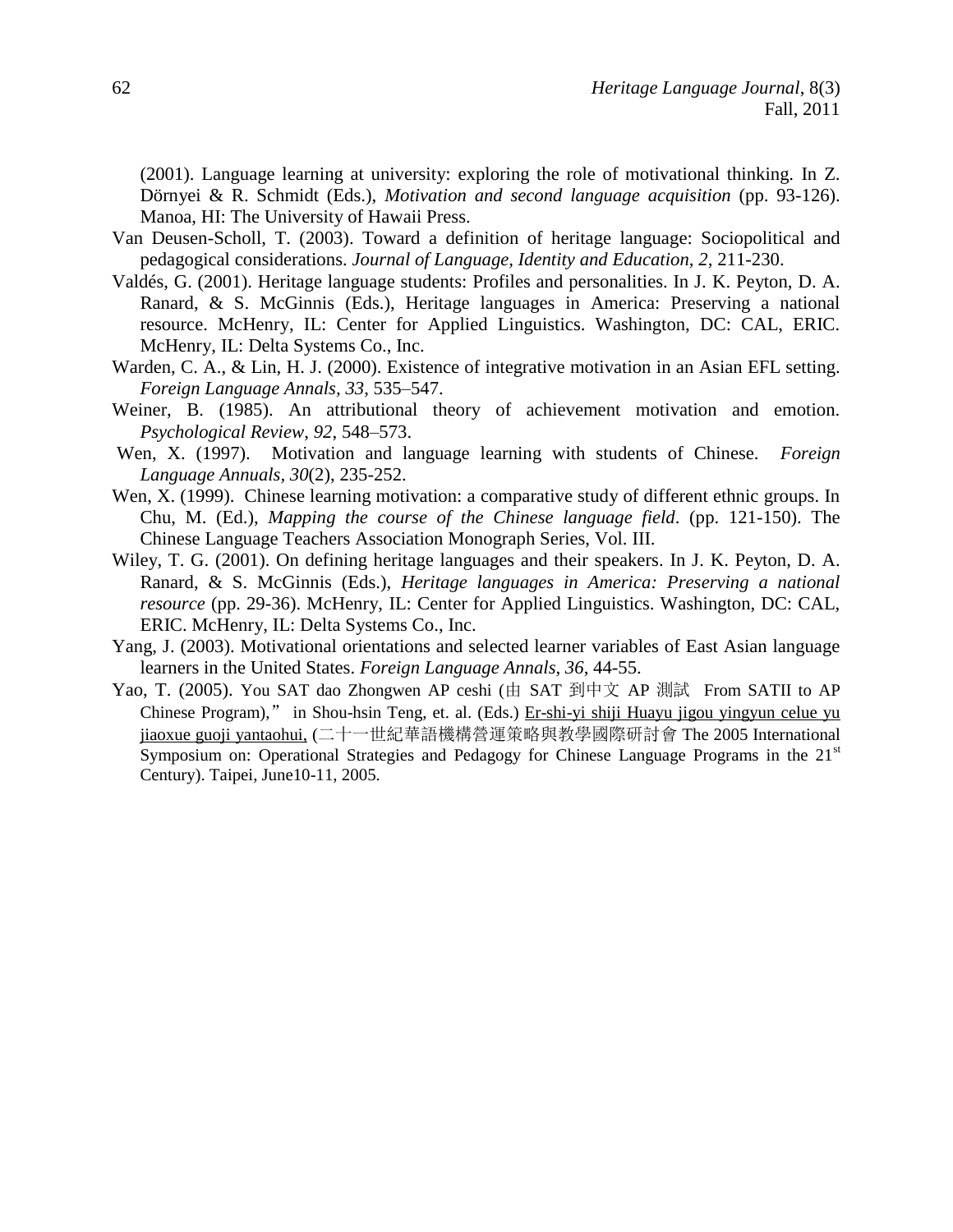# **Appendix: Student Questionnaire**

Following are a number of statements. Check or circle the alternative below the statement which best indicates your information and feeling in that statement. Please give your immediate but very careful response. The information you give is confidential, and has absolutely no bearing on your course grade.

# **I. General Information**

- 1. Give your age in years:\_\_\_\_.
- 2. Indicate your sex: M; F.
- 3. Check your ethnic background:
- \_\_\_\_ Caucasian; \_\_\_\_\_ African-American; \_\_\_\_\_ Hispanic; \_\_\_\_ Chinese American;

\_\_\_\_ Asian-American; \_\_\_\_\_\_\_\_\_\_\_\_\_\_Asian (specify your nationality); \_\_\_\_\_\_\_\_\_\_\_\_\_\_\_\_

Other (specify).

- 4. Are any of your ancestors or family relatives Chinese? \_\_\_ Yes; \_\_\_ No.
- 5. Your first language is:  $\therefore$  Are you bilingual with Chinese as one of the languages?  $Yes$ ;  $No.$

6. What is your parents' native language? \_\_\_\_\_\_\_\_\_\_\_.

\_\_\_\_\_\_\_\_\_ Mother, \_\_\_\_\_\_\_\_\_\_ Father.

- 7. Level at the university:  $\frac{F}{x}$  Fr;  $\frac{S}{x}$  So;  $\frac{F}{x}$  Jr;  $\frac{S}{x}$  Sr;  $\frac{G}{x}$  Gr;  $\frac{G}{x}$  Other.
- 8. The Chinese language course you are currently enrolled:

 $1<sup>st</sup>$  year;  $2<sup>nd</sup>$  year;  $3<sup>rd</sup>$  year.

9. Your major: \_\_\_\_\_\_\_\_\_\_\_\_\_\_\_\_\_\_\_\_\_\_\_; Your Minor: \_\_\_\_\_\_\_\_\_\_\_\_\_\_\_\_\_\_\_\_\_\_.

10. Number of years of Chinese language study in secondary and/or high school:

 $\frac{0;}{\sqrt{1^2-1^2}}$ ;  $\frac{2;}{\sqrt{3}}$ .

11 . Number of years of Chinese language study in community Chinese schools:

 $\frac{0;}{\sqrt{1^2-1^2}}$ ;  $\frac{2;}{\sqrt{3}}$ .

**Scale:** 1. Strongly disagree; 2. Moderately disagree; 3. Slightly disagree; **4. Neutral (no opinion);** 5. Slightly agree; 6. Moderately agree; 7. Strongly agree.

# **After this course, I will …**

12. continue to learn Chinese in the next semester.

Strongly disagree 1 2 3 4 5 6 7 Strongly agree

13. continue to learn Chinese in the future.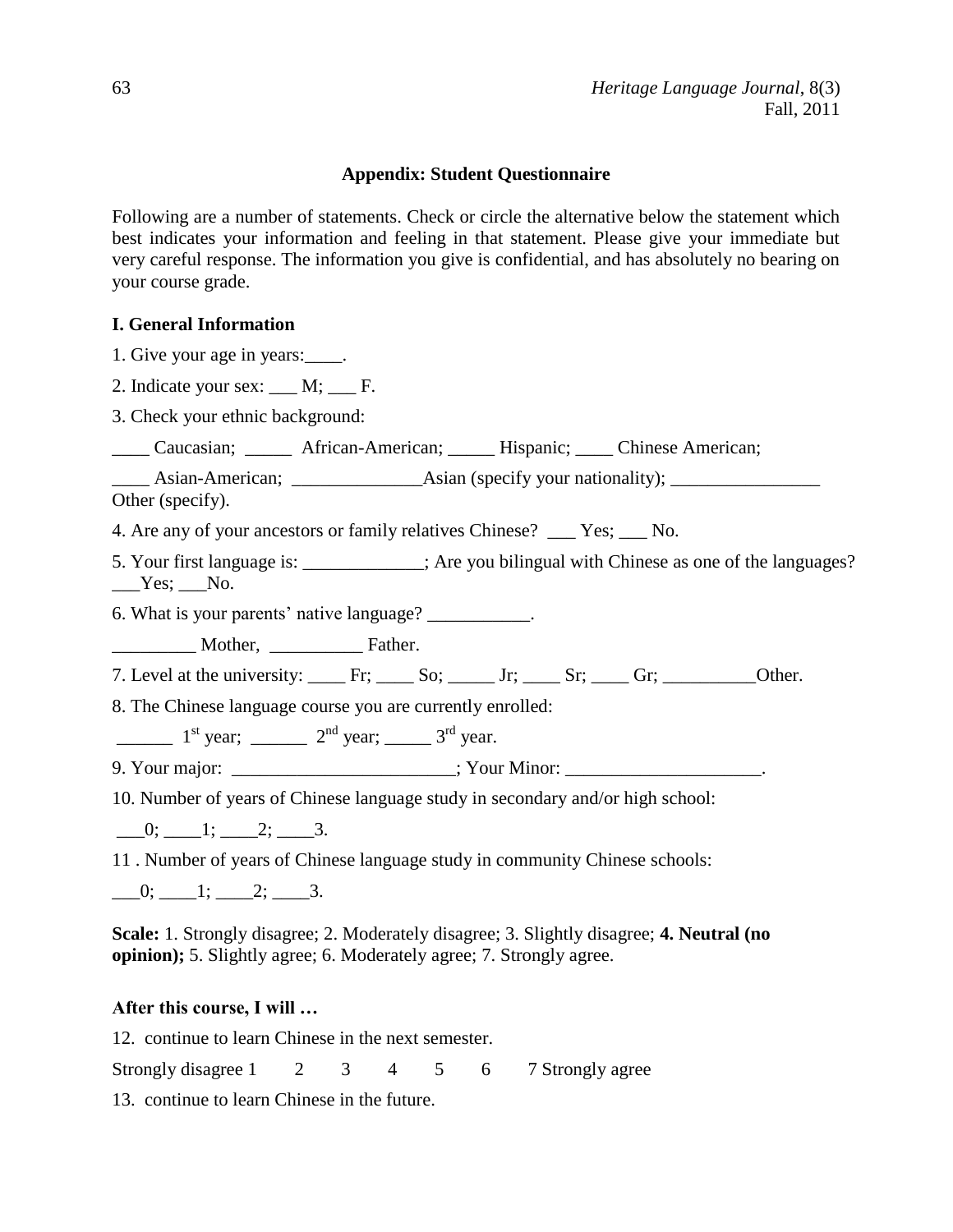Strongly disagree 1 2 3 4 5 6 7 Strongly agree 14. take more courses related to Chinese language and culture. Strongly disagree 1 2 3 4 5 6 7 Strongly agree

## **II. Motivation Information**

### **I am taking Chinese,**

1. because I want to use Chinese when I travel to a Chinese-Speaking country. Strongly disagree 1 2 3 4 5 6 7 Strongly agree 2. because I think that it will someday be useful in getting me a good job. Strongly disagree 1 2 3 4 5 6 7 Strongly agree 3. because I feel Chinese is an important language in the world. Strongly disagree 1 2 3 4 5 6 7 Strongly agree 4. so that I will be able to meet and converse with more Chinese people. Strongly disagree 1 2 3 4 5 6 7 Strongly agree 5. because I want to visit a country where the Chinese language is spoken. Strongly disagree 1 2 3 4 5 6 7 Strongly agree 6. because I feel that my friends support me in learning Chinese. Strongly disagree 1 2 3 4 5 6 7 Strongly agree 7. because people around me think it is good to learn Chinese. Strongly disagree 1 2 3 4 5 6 7 Strongly agree 8. because my parents or relatives encourage me to learn Chinese. Strongly disagree 1 2 3 4 5 6 7 Strongly agree 9. because I think that I will need the language for my future career. Strongly disagree 1 2 3 4 5 6 7 Strongly agree 10. because of interest in my own Asian heritage. Strongly disagree 1 2 3 4 5 6 7 Strongly agree 11. so that I will be able to better understand and appreciate Chinese culture. Strongly disagree 1 2 3 4 5 6 7 Strongly agree 12. because my major, or minor requires me to take Chinese language courses. Strongly disagree 1 2 3 4 5 6 7 Strongly agree 13. because I need to fulfill a general foreign language requirement.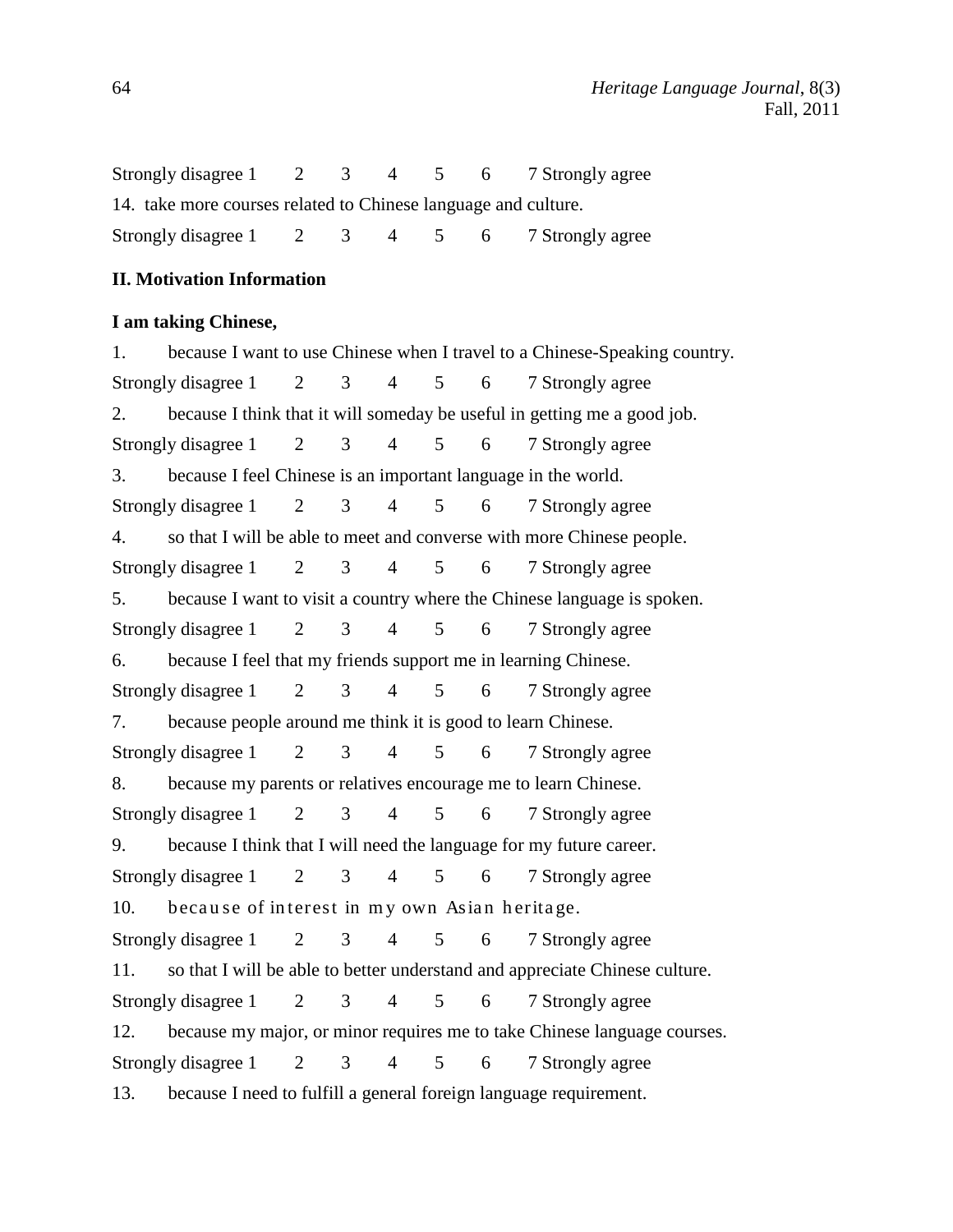|                                                                         | Strongly disagree $1 \t 2$                  |                                               | 3 <sup>7</sup> | $4 \quad$       | $5^{\circ}$       | 6                                                 | 7 Strongly agree                                                                        |  |  |  |  |
|-------------------------------------------------------------------------|---------------------------------------------|-----------------------------------------------|----------------|-----------------|-------------------|---------------------------------------------------|-----------------------------------------------------------------------------------------|--|--|--|--|
| 14.                                                                     | because I like to see Chinese films.        |                                               |                |                 |                   |                                                   |                                                                                         |  |  |  |  |
|                                                                         | Strongly disagree $1 \t 2 \t 3$             |                                               |                | $\overline{4}$  | 5 <sup>5</sup>    | 6                                                 | 7 Strongly agree                                                                        |  |  |  |  |
| 15.                                                                     | because I like Chinese pop music and songs. |                                               |                |                 |                   |                                                   |                                                                                         |  |  |  |  |
|                                                                         | Strongly disagree $1 \t 2 \t 3$             |                                               |                | $\overline{4}$  | 5 <sup>5</sup>    | $6\degree$                                        | 7 Strongly agree                                                                        |  |  |  |  |
| 16.                                                                     |                                             |                                               |                |                 |                   | because I like to understand Chinese TV programs. |                                                                                         |  |  |  |  |
|                                                                         | Strongly disagree $1 \t 2 \t 3$             |                                               |                | $\overline{4}$  |                   | $5\qquad 6$                                       | 7 Strongly agree                                                                        |  |  |  |  |
|                                                                         | I like my Chinese class because             |                                               |                |                 |                   |                                                   | 17. Learning Chinese is challenging and it has provided me with mental exercise.        |  |  |  |  |
|                                                                         | Strongly disagree 1 2                       |                                               | 3 <sup>7</sup> | $\overline{4}$  | 5 <sup>5</sup>    | 6                                                 | 7 Strongly agree                                                                        |  |  |  |  |
|                                                                         | 18. it is fun to learn Chinese.             |                                               |                |                 |                   |                                                   |                                                                                         |  |  |  |  |
|                                                                         | Strongly disagree $1 \t 2 \t 3$             |                                               |                | $\overline{4}$  | 5 <sup>5</sup>    | 6                                                 | 7 Strongly agree                                                                        |  |  |  |  |
| I appreciate opportunities to speak Chinese with my classmates.<br>19.  |                                             |                                               |                |                 |                   |                                                   |                                                                                         |  |  |  |  |
|                                                                         | Strongly disagree 1                         | $\overline{2}$                                | 3 <sup>7</sup> |                 | $4\quad 5\quad 6$ |                                                   | 7 Strongly agree                                                                        |  |  |  |  |
| 20.                                                                     | I enjoy communicative activities in class.  |                                               |                |                 |                   |                                                   |                                                                                         |  |  |  |  |
|                                                                         | Strongly disagree 1                         | $\overline{2}$                                | 3 <sup>7</sup> | $4\overline{ }$ |                   | 5 6                                               | 7 Strongly agree                                                                        |  |  |  |  |
|                                                                         |                                             |                                               |                |                 |                   |                                                   | 21. I like grammar explanation/exercises offered in the curriculum.                     |  |  |  |  |
|                                                                         | Strongly disagree 1 2                       |                                               | 3 <sup>7</sup> | $4\overline{ }$ |                   | $5\qquad 6$                                       | 7 Strongly agree                                                                        |  |  |  |  |
|                                                                         | When I learn the Chinese language, I expect |                                               |                |                 |                   |                                                   |                                                                                         |  |  |  |  |
|                                                                         |                                             |                                               |                |                 |                   |                                                   | 22. I will think about the words and ideas that I have learned in my Chinese class.     |  |  |  |  |
|                                                                         |                                             | Never 1                                       | 2              |                 |                   |                                                   | $3 \t 4 \t 5 \t All the time$                                                           |  |  |  |  |
|                                                                         |                                             |                                               |                |                 |                   |                                                   | 23. I will be active and interactive in my Chinese class participation.                 |  |  |  |  |
|                                                                         |                                             |                                               |                |                 |                   |                                                   | Rarely participate 1 2 3 4 5 Always participate                                         |  |  |  |  |
|                                                                         |                                             |                                               |                |                 |                   |                                                   | 24. I will try to use Chinese outside the Chinese class with my classmates and friends. |  |  |  |  |
|                                                                         |                                             | Never $1 \t 2 \t 3$                           |                |                 |                   |                                                   | 4 5 All the time                                                                        |  |  |  |  |
| 25. I will not give up on my course assignments before I complete them. |                                             |                                               |                |                 |                   |                                                   |                                                                                         |  |  |  |  |
|                                                                         |                                             |                                               |                |                 |                   |                                                   | Strongly disagree 1 2 3 4 5 Strongly agree                                              |  |  |  |  |
| 26. I will make good efforts to improve my Chinese language skills.     |                                             |                                               |                |                 |                   |                                                   |                                                                                         |  |  |  |  |
|                                                                         |                                             | Strongly disagree $1 \quad 2 \quad 3 \quad 4$ |                |                 |                   |                                                   | 5 <sup>5</sup><br>Strongly agree                                                        |  |  |  |  |